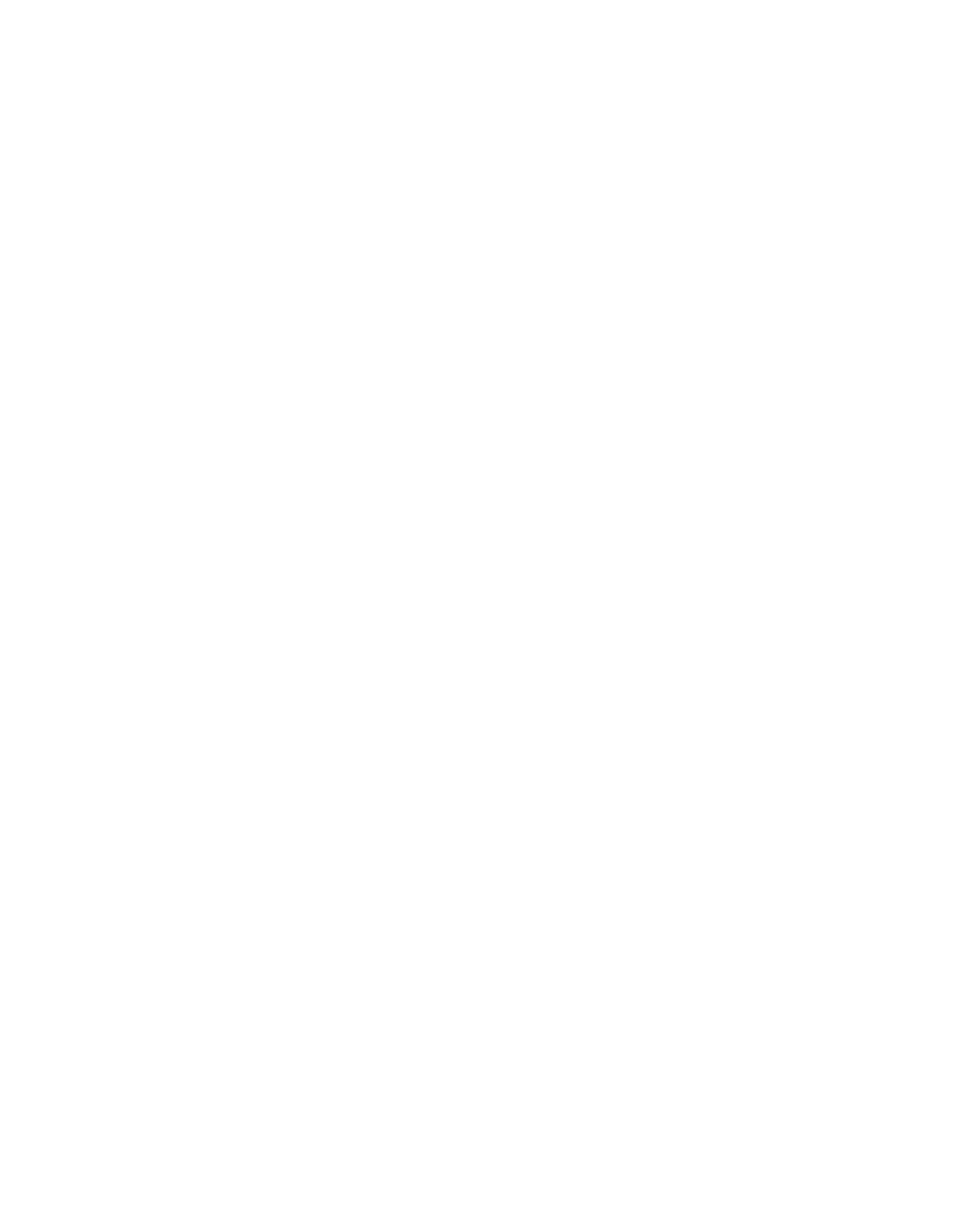# **Table of Contents**

| 1.   | $\bf INTRODUCTION \,\,{} \dots \,\,{} \dots \,\,{} \dots \,\,{} \dots \,\,{} \dots \,\,{} \dots \,\,{} \dots \,\,{} \dots \,\,{} \dots \,\,{} \dots \,\,{} \dots \,\,{} \dots \,\,{} \dots \,\,{} \dots \,\,{} \dots \,\,{} \dots \,\,{} \dots \,\,{} \dots \,\,{} \dots \,\,{} \dots \,\,{} \dots \,\,{} \dots \,\,{} \dots \,\,{} \dots \,\,{} \dots \,\,{} \dots \,\,{} \dots \,\,{} \dots \,\,{} \dots \,\,{} \dots \,\,{} \dots \,\,{} \dots \,\,{} \dots \,\,{} \dots \,\,{} \dots \,\,{} \dots$ |  |
|------|--------------------------------------------------------------------------------------------------------------------------------------------------------------------------------------------------------------------------------------------------------------------------------------------------------------------------------------------------------------------------------------------------------------------------------------------------------------------------------------------------------|--|
| 1.1  |                                                                                                                                                                                                                                                                                                                                                                                                                                                                                                        |  |
| 1.2  |                                                                                                                                                                                                                                                                                                                                                                                                                                                                                                        |  |
| 1.3  |                                                                                                                                                                                                                                                                                                                                                                                                                                                                                                        |  |
| 2.   |                                                                                                                                                                                                                                                                                                                                                                                                                                                                                                        |  |
| 2.1  |                                                                                                                                                                                                                                                                                                                                                                                                                                                                                                        |  |
| 2.2  |                                                                                                                                                                                                                                                                                                                                                                                                                                                                                                        |  |
| 2.3  |                                                                                                                                                                                                                                                                                                                                                                                                                                                                                                        |  |
| 3.   |                                                                                                                                                                                                                                                                                                                                                                                                                                                                                                        |  |
| 3.1  |                                                                                                                                                                                                                                                                                                                                                                                                                                                                                                        |  |
| 3.2  |                                                                                                                                                                                                                                                                                                                                                                                                                                                                                                        |  |
| 3.3  |                                                                                                                                                                                                                                                                                                                                                                                                                                                                                                        |  |
| 3.4  |                                                                                                                                                                                                                                                                                                                                                                                                                                                                                                        |  |
| 4.   |                                                                                                                                                                                                                                                                                                                                                                                                                                                                                                        |  |
| 4.1  |                                                                                                                                                                                                                                                                                                                                                                                                                                                                                                        |  |
| 4.2  |                                                                                                                                                                                                                                                                                                                                                                                                                                                                                                        |  |
| 4.3  |                                                                                                                                                                                                                                                                                                                                                                                                                                                                                                        |  |
| 4.4  |                                                                                                                                                                                                                                                                                                                                                                                                                                                                                                        |  |
| 4.5  |                                                                                                                                                                                                                                                                                                                                                                                                                                                                                                        |  |
| 4.6  |                                                                                                                                                                                                                                                                                                                                                                                                                                                                                                        |  |
| 5.   |                                                                                                                                                                                                                                                                                                                                                                                                                                                                                                        |  |
| 5.1  |                                                                                                                                                                                                                                                                                                                                                                                                                                                                                                        |  |
| 5.2  |                                                                                                                                                                                                                                                                                                                                                                                                                                                                                                        |  |
| 5.3  |                                                                                                                                                                                                                                                                                                                                                                                                                                                                                                        |  |
| 5.4  |                                                                                                                                                                                                                                                                                                                                                                                                                                                                                                        |  |
| 6.   |                                                                                                                                                                                                                                                                                                                                                                                                                                                                                                        |  |
| 6.1  |                                                                                                                                                                                                                                                                                                                                                                                                                                                                                                        |  |
| 6.2  |                                                                                                                                                                                                                                                                                                                                                                                                                                                                                                        |  |
| 6.3  |                                                                                                                                                                                                                                                                                                                                                                                                                                                                                                        |  |
| 7.   |                                                                                                                                                                                                                                                                                                                                                                                                                                                                                                        |  |
| 7.1  |                                                                                                                                                                                                                                                                                                                                                                                                                                                                                                        |  |
| 8.   |                                                                                                                                                                                                                                                                                                                                                                                                                                                                                                        |  |
| 9.   |                                                                                                                                                                                                                                                                                                                                                                                                                                                                                                        |  |
| 9.1  |                                                                                                                                                                                                                                                                                                                                                                                                                                                                                                        |  |
| 9.2  |                                                                                                                                                                                                                                                                                                                                                                                                                                                                                                        |  |
| 10.  |                                                                                                                                                                                                                                                                                                                                                                                                                                                                                                        |  |
| 10.1 |                                                                                                                                                                                                                                                                                                                                                                                                                                                                                                        |  |
| 10.2 |                                                                                                                                                                                                                                                                                                                                                                                                                                                                                                        |  |
| 10.3 |                                                                                                                                                                                                                                                                                                                                                                                                                                                                                                        |  |
| 10.4 |                                                                                                                                                                                                                                                                                                                                                                                                                                                                                                        |  |
| 11.  |                                                                                                                                                                                                                                                                                                                                                                                                                                                                                                        |  |
|      |                                                                                                                                                                                                                                                                                                                                                                                                                                                                                                        |  |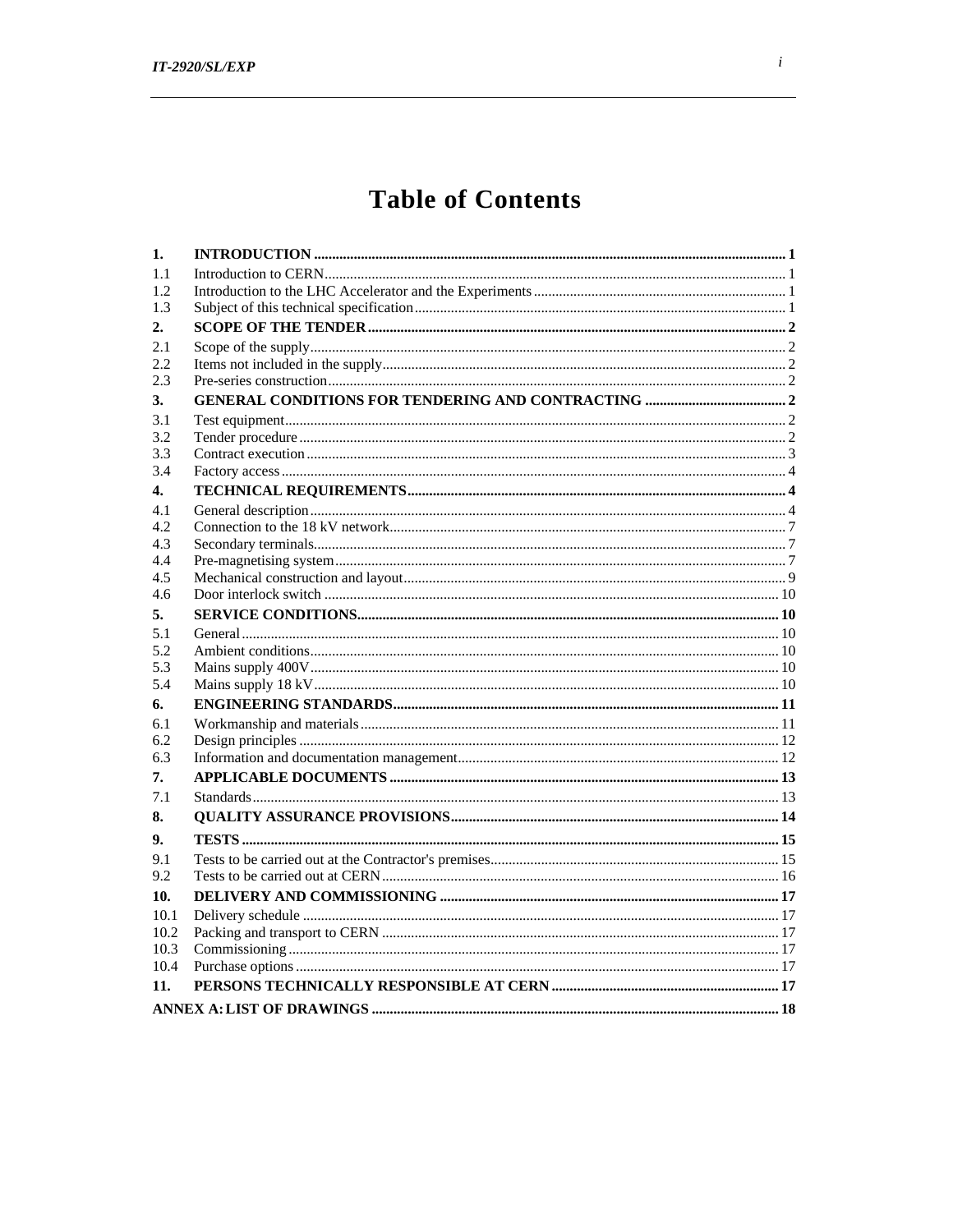# **List of Tables**

Table 1 - LHC QAP topics and documents......................................................................................................... 14

# **Terms and Definitions**

| Term        | <b>Definition</b>                         |  |  |  |  |
|-------------|-------------------------------------------|--|--|--|--|
| CDD         | <b>CERN</b> Drawing Directory             |  |  |  |  |
| <b>EDMS</b> | <b>Engineering Data Management System</b> |  |  |  |  |
| OAP         | <b>Ouality Assurance Plan</b>             |  |  |  |  |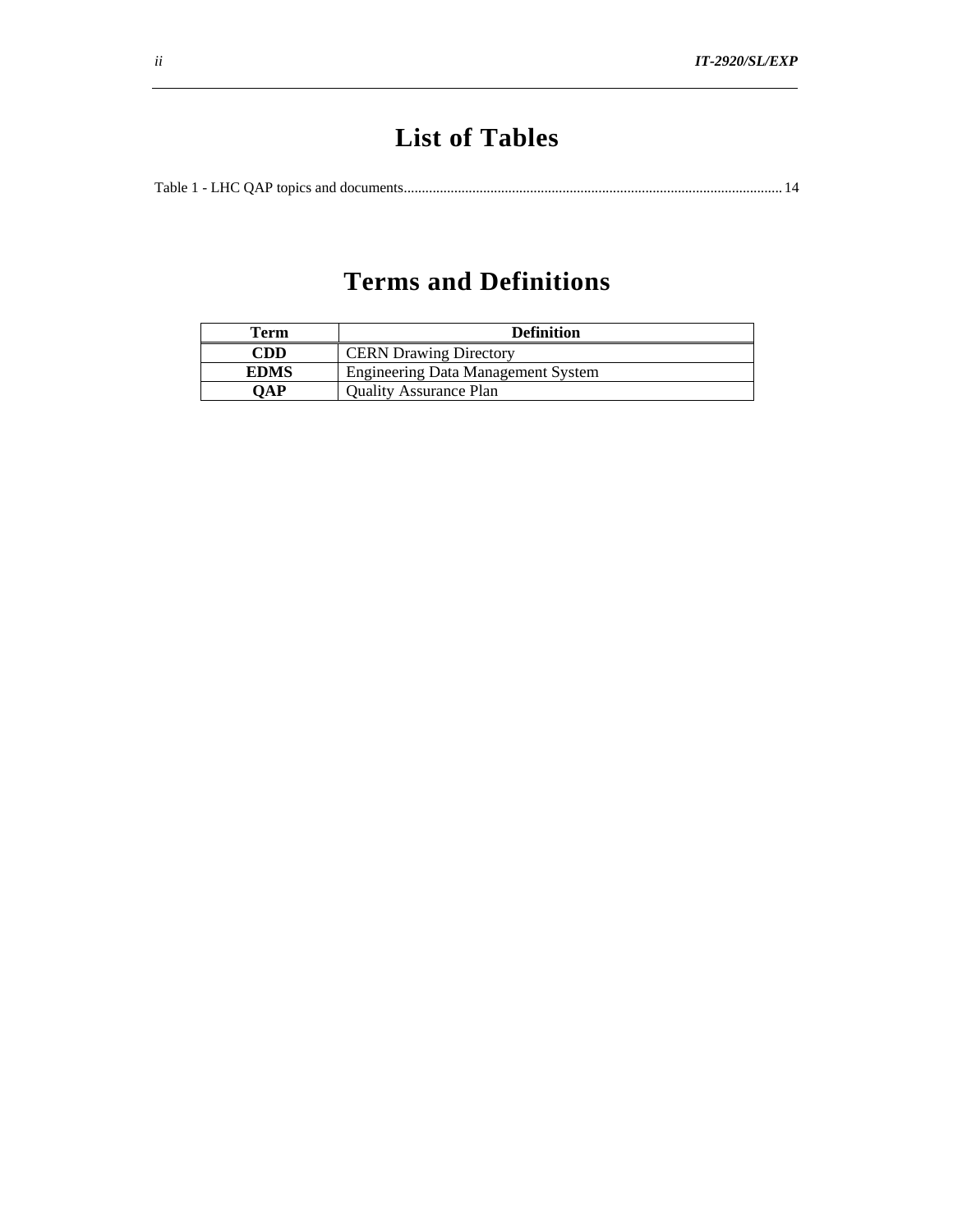#### **1. INTRODUCTION**

#### **1.1 Introduction to CERN**

The European Organization for Nuclear Research (CERN) is an intergovernmental organization with 20 Member States\*. It has its seat in Geneva but straddles the Swiss-French border. Its objective is to provide for collaboration among European States in the field of high energy particle physics research and to this end it designs, constructs and runs the necessary particle accelerators and the associated experimental areas.

At present more than 5000 physicists from research institutes world-wide use the CERN installations for their experiments.

### **1.2 Introduction to the LHC Accelerator and the Experiments**

The Large Hadron Collider (LHC) is the next accelerator being constructed on the CERN site. The LHC collider will mainly accelerate protons to energies reaching 7 TeV and also heavy ions such as Pb. It will be installed in the existing ring tunnel of 27 km circumference, about 100 m underground, previously housing the Large Electron Positron Collider (LEP). The LHC machine will accelerate two beams of protons or heavy ions circulating in opposite direction to each other and collide them head-on in 4 large underground experimental areas. The LHC machine magnets, which guide the beams around the 27 km ring, are super-conducting twin-aperture magnets which operate in a super-fluid helium bath at 1.9 K.

Large experiments will be installed in the underground experimental halls at the 4 interaction points to identify and measure the trajectories and properties of all secondary particles created in the head-on collisions of the two beams. For this purpose very large powerful magnets are required to deviate the produced particles in strong magnetic fields. Two of these experiments, named ATLAS and CMS, will use big super-conducting toroids or solenoids for the particle analysis. The other two experiments, ALICE and LHCb, will employ resistive dipole magnets for the same purpose. In all cases, the magnets will be powered by DC power converters.

#### **1.3 Subject of this technical specification**

 $\overline{a}$ 

The transformers covered by this specification will be an integral part of DC power converters (see Fig. 1) used to feed the dipole spectrometer magnets for the LHCb and ALICE experiments.

<sup>\*</sup> CERN Member States are: Austria, Belgium, Bulgaria, Czech Republic, Denmark, Finland, France, Germany, Greece, Hungary, Italy, The Netherlands, Norway, Poland, Portugal, Slovak Republic, Spain, Sweden, Switzerland and the United Kingdom.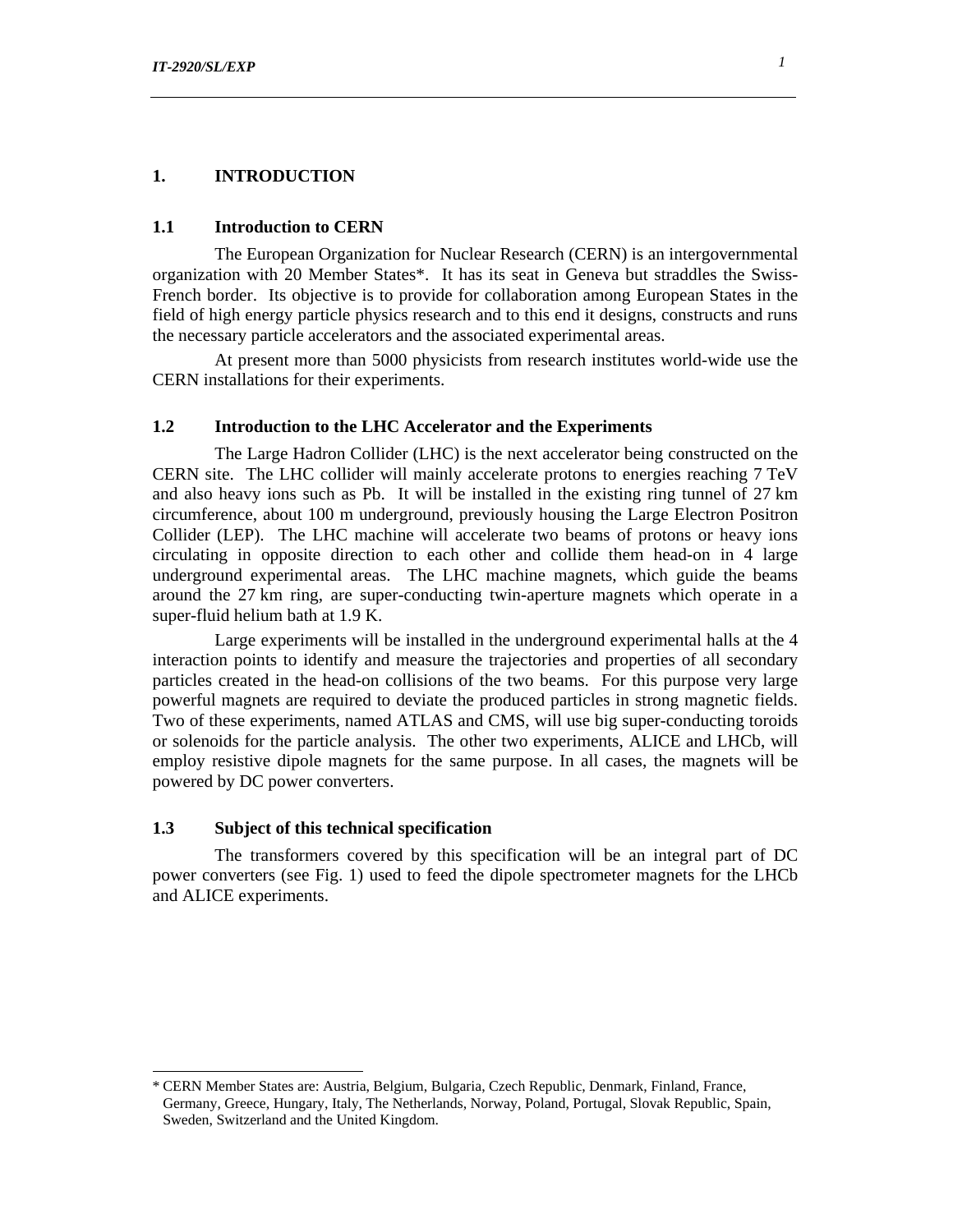# **2. SCOPE OF THE TENDER**

#### **2.1 Scope of the supply**

The following products and services shall be part of the supply :

- The design, manufacture and factory tests of five cast-resin rectifier power transformers (two per power converter and one spare)
- The design, manufacture and factory tests of three pre-magnetising transformers for the above transformers (one per power converter and one spare)
- The design and manufacture of two enclosures (one enclosure housing two power transformers for each power converter) see Fig. 2.
- Documentation and test results
- Delivery to CERN as defined in the Tender Form
- Short-circuit test for the first power transformer.

#### **2.2 Not included in the supply**

The following products and services are not included in the supply, but will be provided by CERN at the time of installation on site.

- Transformer external cabling
- Commissioning on CERN site.

## **2.3 Pre-series construction**

The series production shall be preceded by the production of pre-series units (one power transformer and one pre-magnetising transformer). The pre-series units shall be reworked to become identical and part of the series units, at no additional cost to CERN.

#### **3. GENERAL CONDITIONS FOR TENDERING AND CONTRACTING**

Please refer to the commercial bidding documents for complementary information.

Tenders will only be considered from firms having been selected as qualified Bidders by CERN, as a result of the Market Survey ref. MS-2920/SL/LHC. CERN reserves the right to disqualify any Bidder whose reply to this Market Survey is found to have been incorrect.

### **3.1 Test equipment**

The Contractor shall have the necessary test equipment to fully confirm the performance as laid down in this specification.

#### **3.2 Tender procedure**

#### *3.2.1 Pre-tender discussions*

The Bidder is strongly encouraged to contact CERN and discuss details of this Technical Specification before making an offer. In particular, CERN wishes to ensure that no doubt exists as to the interpretation of this Technical Specification.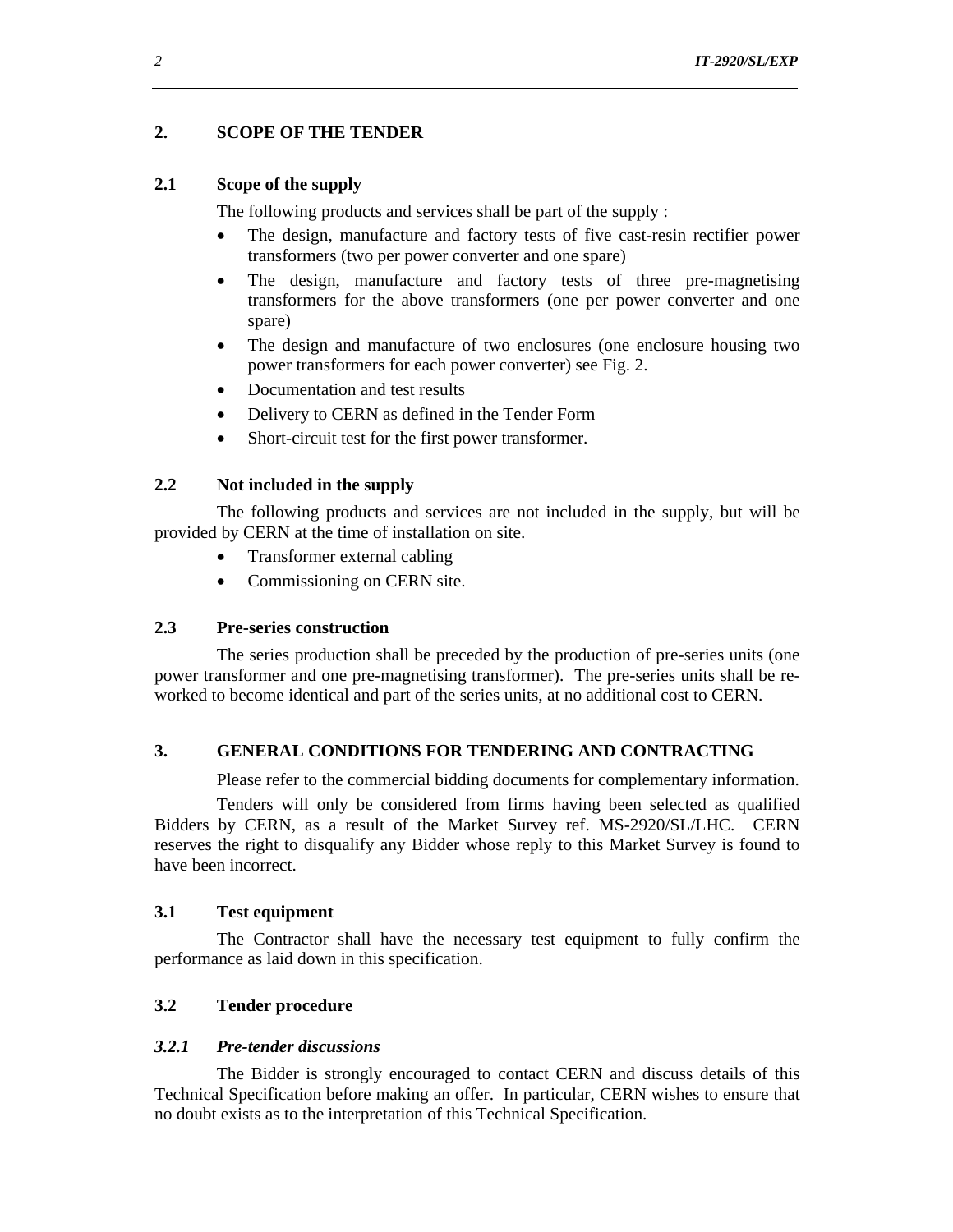## *3.2.2 Alternative solutions*

If the Bidder finds that any part of this Technical Specification is difficult, or costly to meet, he is free to propose an alternative solution, provided that the deviations from this Technical Specification, together with the reasons and advantages, are clearly indicated in the tender. Such alternative solutions shall always be made in addition to the basic offer, which must comply fully with this Technical Specification.

CERN reserves the right to accept or reject the proposed alternative solutions without justification.

#### *3.2.3 Preliminary programme*

The Bidder shall propose a preliminary design and manufacturing schedule with the tender, based on the specified CERN provisional delivery schedule.

#### *3.2.4 Subcontractors*

The Bidder shall declare in the tender documents any subcontractors whose services he intends to use in the event of a contract. Refer to the commercial bidding documents for more details. If awarded the contract, the Bidder shall restrict himself both to the subcontractors and the amount mentioned in the tender document. If, for some reason, he wants to change any subcontractor, or the scope of subcontracted work, or the amount subcontracted, he must obtain CERN's prior agreement in writing.

### *3.2.5 Technical questionnaire*

The Technical Questionnaire attached to this Technical Specification shall be completely filled in and returned with the Tender Form, otherwise the tender will not be considered as complete and will be discarded.

#### *3.2.6 Presentation of tender*

The Bidder may be required to make a formal presentation of his tender at CERN at his own expense. He shall be ready to do so within a week of notification.

#### **3.3 Contract execution**

#### *3.3.1 Responsibility for design, components and performance*

The Contractor shall be responsible for the correct performance of all items supplied, irrespective of whether they have been chosen by the Contractor or suggested by CERN. CERN's approval of the design and component choice does not release the Contractor from his responsibilities in this respect.

CERN assumes responsibility for the performance of items and sub-systems supplied by CERN.

CERN reserves the right to make minor modifications to this Technical Specification before placing the contract. These minor changes shall not affect the contractual price that shall remain fixed.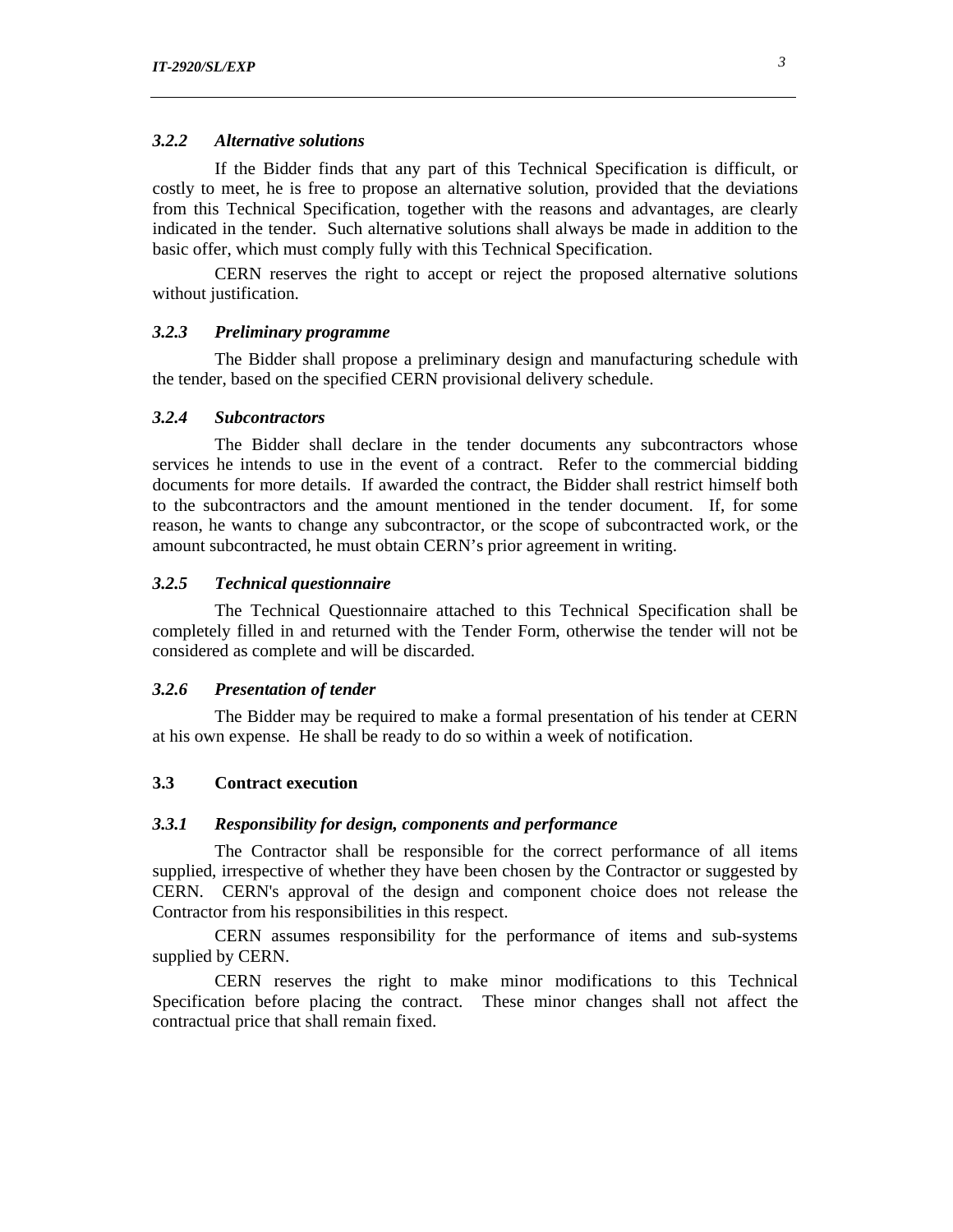#### *3.3.2 Contract follow-up*

# *3.3.2.1 Contract engineer*

The Contractor shall assign an engineer to be responsible for the technical execution of the contract and its follow-up throughout the duration of the contract.

# *3.3.2.2 Progress report*

The Contractor shall supply, within one month of notification of the contract, a written programme detailing the manufacturing and testing schedules. The programme shall include preliminary dates for inspections and tests.

A written progress report shall be sent to CERN every two months until completion of the contract.

#### *3.3.2.3 Design approval and production*

The detailed design shall be submitted to CERN for approval. CERN will give its approval or refusal, in writing, within one month. Component ordering and equipment manufacture shall not start without CERN's written prior agreement.

## *3.3.3 Deviations from this Technical Specification*

If, after the contract is placed, the Contractor discovers that he has misinterpreted this Technical Specification, this will not be accepted as an excuse for deviation from it and the Contractor shall deliver equipment in conformity with this Technical Specification at no extra cost.

During execution of the contract, all deviations from this Technical Specification, the tender, or any other subsequent contractual agreement, proposed by the Contractor, shall be submitted to CERN in writing for approval.

CERN reserves the right to modify this Technical Specification during execution of the contract. The consequences of such modifications shall be mutually agreed between CERN and the Contractor.

# **3.4 Factory access**

CERN and its representatives shall have free access during normal working hours to the manufacturing or assembly sites, including any subcontractor's premises, during the contract period. The place of manufacture, as stated in the Technical Questionnaire, may only be changed after written approval by CERN.

## **4. TECHNICAL REQUIREMENTS**

#### **4.1 General description**

The power converter (6.5 kA, 950 V) consists of two 6-pulse rectifier/filter modules with passive filters, connected in parallel. The bridges are fed from the 18 kV network through two power transformers phase-shifted 30° (see Fig. 1).

Two transformers will be housed in each common cubicle according to Fig. 2. The fifth transformer is a spare.

The transformers for each 6-pulse module shall be identical, extended delta/star, transformers. With reference to the incoming mains phases, the secondary voltages of the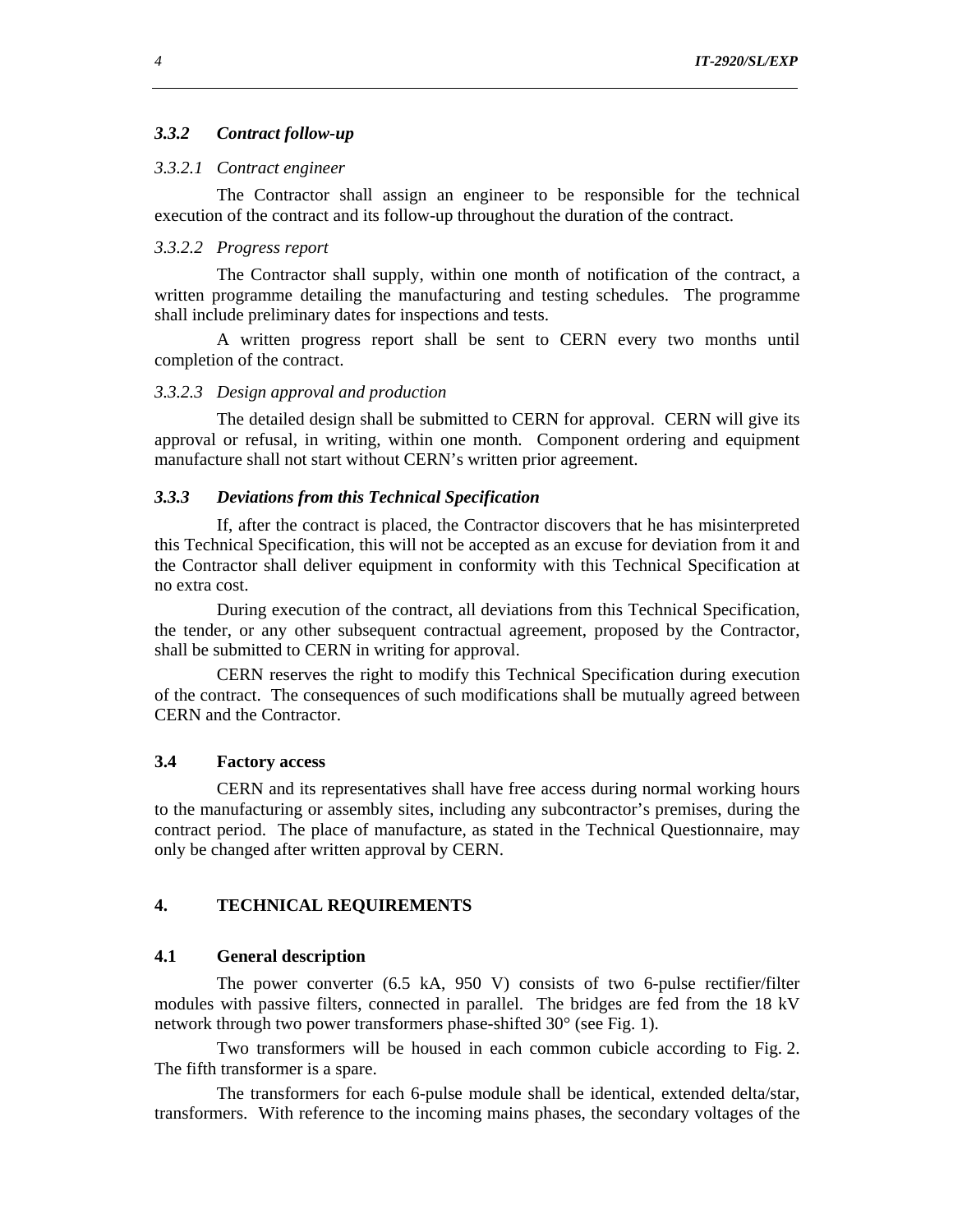power transformers are shifted  $+15^{\circ}$  in the module A and  $-15^{\circ}$  in the modules B; an overall 12-pulse behaviour is therefore achieved. The negative shift is obtained by swapping the S and T phases.

The transformers shall be naturally air-cooled and for indoor operation.

The transformers shall be adequately rated for continuous operation under the worst case of incoming mains and environmental conditions.

|                                              | 3-phase, separate windings, dry-type, indoor                                 |  |  |  |
|----------------------------------------------|------------------------------------------------------------------------------|--|--|--|
|                                              | AN                                                                           |  |  |  |
| Rated equivalent sinusoidal power            | 4800 kVA                                                                     |  |  |  |
|                                              | 50 Hz                                                                        |  |  |  |
|                                              | 600 MVA, 1s                                                                  |  |  |  |
| Maximum peak inrush current at 18 kV         | $1540 \text{ A}$ $(10 \text{ In})$<br>without pre-magnetising<br>transformer |  |  |  |
| Maximum peak inrush current at 18 kV         | 154A<br>$(1 \text{ In})$<br>with<br>pre-magnetising<br>transformer           |  |  |  |
|                                              | 2 s maximum                                                                  |  |  |  |
|                                              | 18 kV                                                                        |  |  |  |
|                                              | 24 kV                                                                        |  |  |  |
|                                              | <b>Extended Delta</b>                                                        |  |  |  |
|                                              | 50 kV, 1 min/125 kV (1.2/50 μs)                                              |  |  |  |
|                                              | Non-effectively earthed neutral                                              |  |  |  |
| Nominal secondary no-load line voltage       | 900 V                                                                        |  |  |  |
|                                              | <b>Star</b>                                                                  |  |  |  |
|                                              | 10 kV, 50 Hz, 1 min                                                          |  |  |  |
|                                              | $-0\%$ / $+3\%$                                                              |  |  |  |
| Amplitude balance of secondary voltages      | ± 0.3%                                                                       |  |  |  |
| Secondary nominal square-wave line current.  | 2652 A r.m.s.                                                                |  |  |  |
| Secondary equivalent sinusoidal current      | 3080 A r.m.s.                                                                |  |  |  |
|                                              | 7% to 8%                                                                     |  |  |  |
| Matching of short-circuit currents           | $±1\%$                                                                       |  |  |  |
|                                              | Dy 11.5                                                                      |  |  |  |
| Phase-shift primary to secondary             | $+15^{\circ}$                                                                |  |  |  |
|                                              | $\pm 0.05^{\circ}$                                                           |  |  |  |
| Maximum total losses in converter operation. | 50 kW                                                                        |  |  |  |
| Maximum acoustic noise at 1 meter at In      | 65 dBA                                                                       |  |  |  |
|                                              | Cast-resin                                                                   |  |  |  |
|                                              | Cast-resin or vacuum impregnation                                            |  |  |  |
|                                              | At least B for cast-resin                                                    |  |  |  |
|                                              | At least F for vacuum impregnation                                           |  |  |  |

## *4.1.1 Transformer ratings and parameters*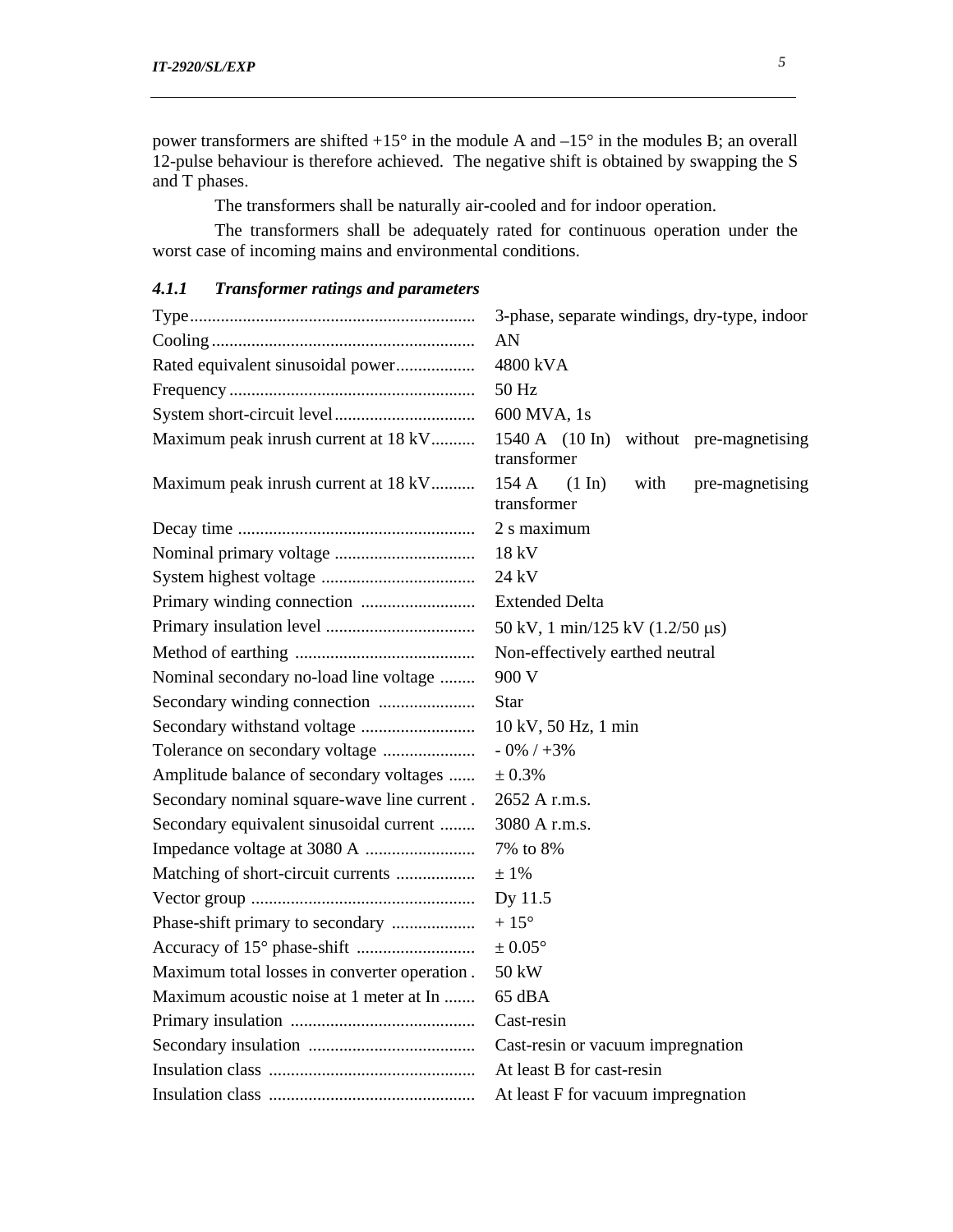Maximum winding temperature rise with 40°C ambient .................................................. < 80 K Maximum hotspot temperature with 40°C ambient ............................................................ According to insulation class Fire classification............................................. F1 (CENELEC HD637)

The thermal design shall include the cubicle.

The transformer cubicles will be placed on a false floor.

The transformer shall be capable of withstanding asymmetric and symmetric short-circuits of 500 ms duration at the secondary terminals without damage. No maintenance shall be required as a result of the first 10 such short-circuits.

## *4.1.2 Windings*

The winding material shall be copper or aluminium and the secondary terminals shall be copper.

The primary terminals shall be on one side and the secondary terminals shall be on the opposite side.

The primary windings shall be strip type.

The secondary windings shall be executed as full-width band winding.

The neutral connection shall be adjacent to the secondary terminals to provide symmetrical commutating impedances.

#### *4.1.3 Electrostatic Screens*

Individual insulated copper screens shall be placed between the primary and secondary windings on each phase; their connections shall be individually brought out to a transformer earthing stud. The screen and its connections to earth shall withstand an insulation fault for 1 kA, 1 second.

The large dV/dt values, occurring during the thyristor commutation, will cause leakage currents through the insulation between screen and winding. The total capacitance between the screens and the three H.V. and L.V. windings respectively, shall be less than 15 nF.

The design of the insulation between screen and windings shall take into account the higher dielectric losses due to the non-sinusoidal voltages.

#### *4.1.4 Core Material, Magnetising Current, No-load Losses*

High quality, low-loss, grain-oriented, insulated silicon steel laminations shall be used for the cores. The same core material shall be used for all the transformers. Neither the induction, Bm, nor the iron losses are specified by CERN. However :

- − At 1.1 x Un, , the r.m.s. value of the magnetising current shall not exceed 1.7 times its nominal value
- − Particular attention shall be paid to the required maximum peak inrush current, imposing limits on both the maximum induction (Bm) and the remanence (Br) of the finished cores.

#### *4.1.5 Thermal overload protection and monitoring :*

The following monitoring signals shall be provided via a terminal box fixed on the transformer :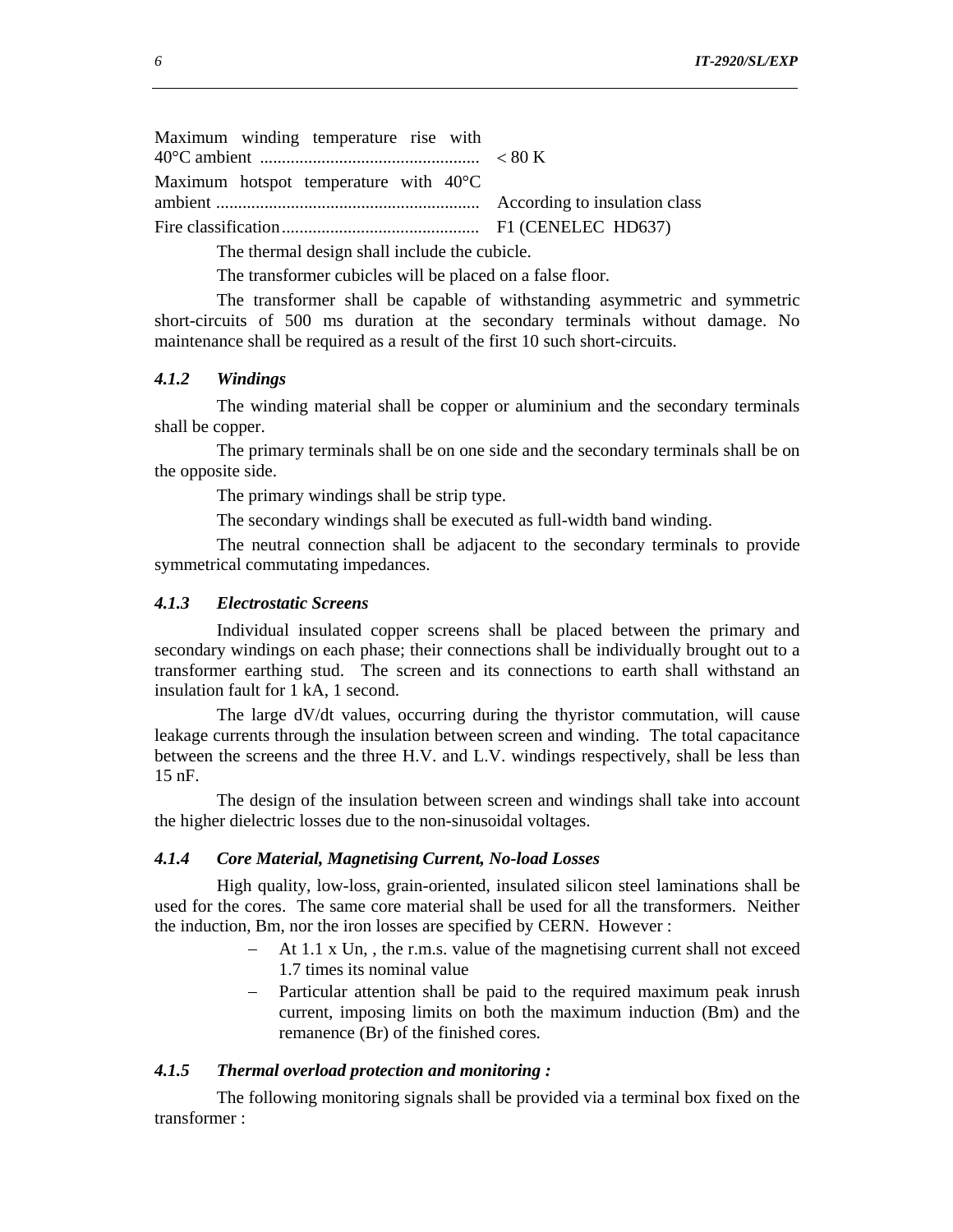- − A two-level thermal protection system giving two independent normally closed contacts. The fault contact trip temperature shall be set according to the insulation class employed. The warning temperature shall be 10 K lower. If an auxiliary voltage is needed, it shall be 24 or 48 V DC.
- The contacts shall open on fault or when the auxiliary supply is absent.
- − A 4-wire Pt-100 probe shall be installed in the hottest part of the S-phase winding. This will be connected to a remote temperature monitoring system.

# **4.2 Connection to the 18 kV network**

The two transformers will be fed together from one CERN 18 kV circuit-breaker, which will be controlled directly by the CERN converter electronics.

For the primary terminals, moulded bushings of the Elastimold type (12/20 kV, 400 A, K400 series), or identical, shall be used. All 18 kV busbar interconnections shall be moulded and it shall not be possible to access directly any part under H.V.

The 18 kV cables will enter the cubicle through the false floor. Appropriate supporting facilities shall be provided.

# **4.3 Secondary terminals**

The secondary copper terminals will receive 6 copper cables,  $240 \text{ mm}^2$ , per phase. Appropriate supporting facilities shall be provided. The cables shall leave through the false floor.

## **4.4 Pre-magnetising system**

A pre-magnetising system shall be installed to avoid the inrush current of the power transformers. It shall comprise special transformers to pre-magnetise the two high power transformers (2 x 4.8 MVA) of the power converter.

The wiring of the pre-magnetising system is shown in Fig. 3.

The time sequence is as follow:

- Switch-on C1 contactor. The secondary  $(900 \text{ V})$  of the pre-magnetising transformer is virtually in short-circuit during the pre-magnetisation time of TRA/B and will at the end supply the pre-magnetising current of TRA/B.
- After 3 s, the 18 kV circuit breaker is switched on and the current in the premagnetising transformer will then depend on the 400 V and 18 kV values.
- Half a second later, the C1 contactor is switched-off and the transformer is fed by the 900 V side at no load permanently 24h/24h. The 900 V voltage is strongly perturbed due to thyristor commutations. High dV/dt spikes are superimposed on the sinusoid.

As the CERN 18/0.4 kV transformers have a vector group Dyn11, the premagnetising transformers shall have a vector group Dy 0.5.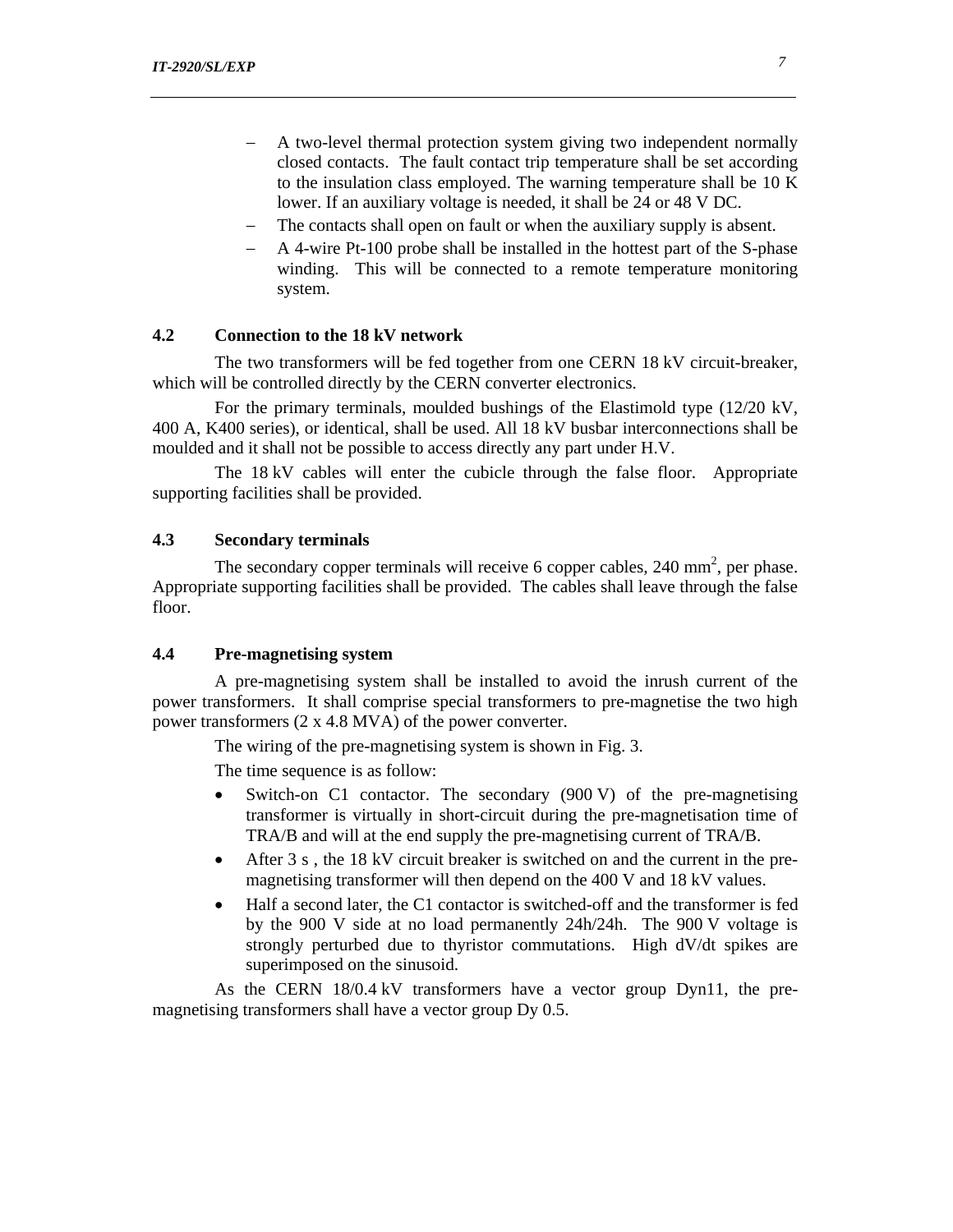# *4.4.1 Pre-magnetising transformer ratings*

|                                                                                                                                                                                                                                | 3-phase, separate windings, dry-type, indoor            |  |  |
|--------------------------------------------------------------------------------------------------------------------------------------------------------------------------------------------------------------------------------|---------------------------------------------------------|--|--|
|                                                                                                                                                                                                                                | AN                                                      |  |  |
|                                                                                                                                                                                                                                | 400 V r.m.s., 50 Hz                                     |  |  |
|                                                                                                                                                                                                                                | According to main transformer (defined by<br>Contractor |  |  |
|                                                                                                                                                                                                                                | <b>20 MVA</b>                                           |  |  |
| Peak inrush current at 440 V r.m.s., 50 Hz                                                                                                                                                                                     | $<$ 10 In                                               |  |  |
|                                                                                                                                                                                                                                | 2 s maximum                                             |  |  |
|                                                                                                                                                                                                                                | 5.5% to 6.5%                                            |  |  |
|                                                                                                                                                                                                                                | $-15^{\circ}$                                           |  |  |
|                                                                                                                                                                                                                                | Dy $0.5$                                                |  |  |
| Matching of short-circuit currents                                                                                                                                                                                             | $±1\%$                                                  |  |  |
| Amplitude balance of secondary phase                                                                                                                                                                                           |                                                         |  |  |
|                                                                                                                                                                                                                                | ± 0.3%                                                  |  |  |
| Withstand voltage 900 V windings                                                                                                                                                                                               | 10 kV r.m.s., 50 Hz, 1 min                              |  |  |
| Withstand voltage 400 V windings                                                                                                                                                                                               | 3 kV r.m.s., 50 Hz, 1 min                               |  |  |
|                                                                                                                                                                                                                                | <b>B</b> or better                                      |  |  |
|                                                                                                                                                                                                                                | cast-resin or vacuum impregnation                       |  |  |
| Maximum winding temperature rise with                                                                                                                                                                                          |                                                         |  |  |
|                                                                                                                                                                                                                                | According to insulation class                           |  |  |
| Maximum hotspot temperature with 40°C                                                                                                                                                                                          |                                                         |  |  |
|                                                                                                                                                                                                                                | According to insulation class                           |  |  |
|                                                                                                                                                                                                                                | F1 (CENELEC HD637)                                      |  |  |
| a a substantial state of the state of the state of the state of the state of the state of the state of the state of the state of the state of the state of the state of the state of the state of the state of the state of th |                                                         |  |  |

The transformers shall be wound from insulated copper wire (minimum grade 2 : two-ply varnish) with re-inforced insulation between turns.

Insulated copper screens shall be placed between the primary and the secondary windings and their connections brought out to a transformer earthing stud. The total capacitance between screens and windings (primary or secondary) shall be less than 3 nF.

At 1.1 x Un, the r.m.s. value of the magnetising current shall not exceed 1.5 times its nominal value.

The transformer shall be capable of withstanding asymmetric and symmetric short-circuits at the secondary terminals without damage. The short-circuit duration shall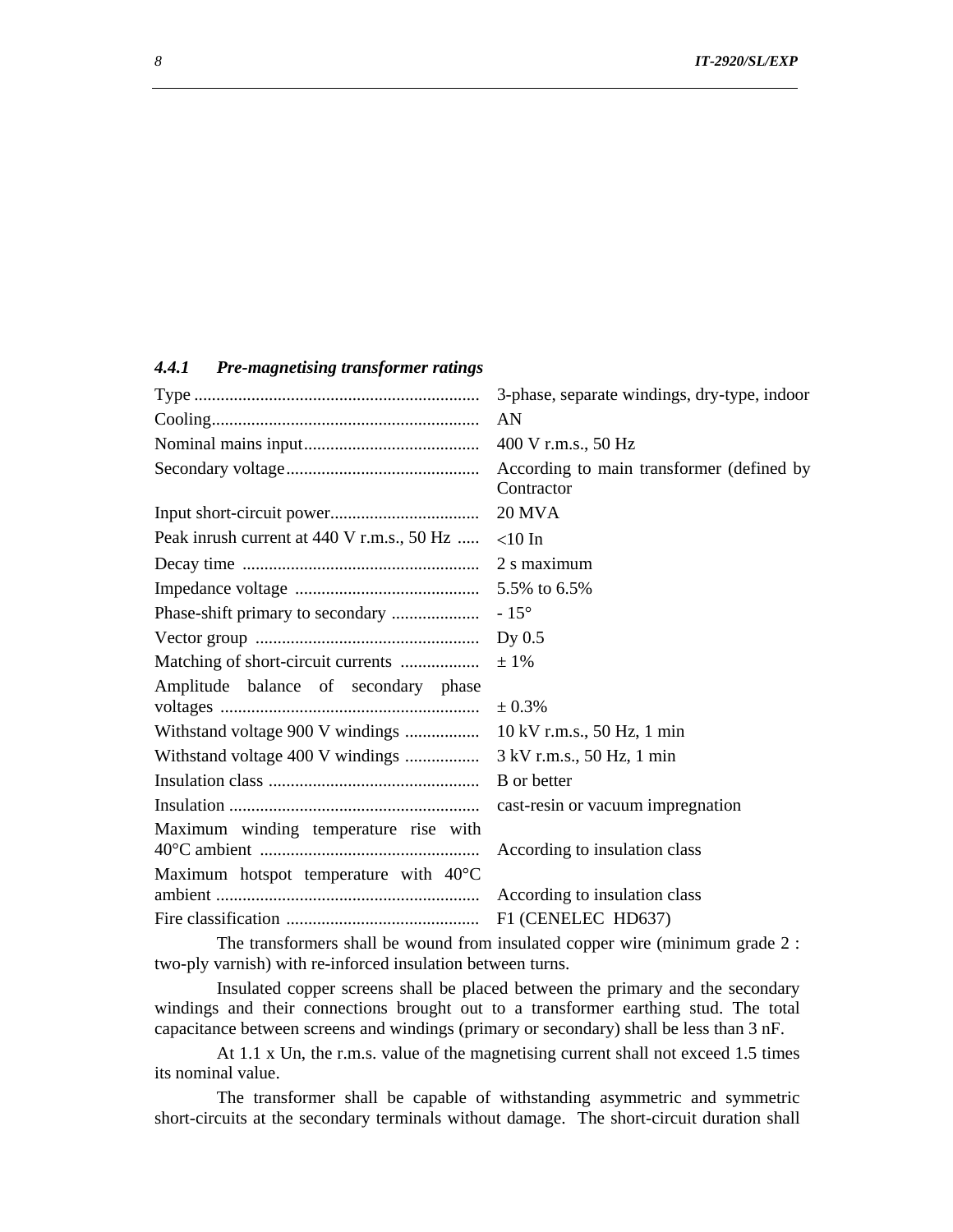be at least twice the time constant of the inrush current decay time in the main transformers. No maintenance shall be required as a result of the first 10 such shortcircuits.

The other pre-magnetising transformer ratings shall be defined by the Contractor according to the main transformer ratings.

The pre-magnetising transformers shall be tested according to IEC recommendations for the type and routine tests.

Thermostats, normally closed contacts, opening according to the insulation class shall be mounted at the measured hottest point of each limb and wired to a connector block. They shall be in good thermal contact, but electrically insulated (3 kV r.m.s., 1 min. to earth).

### **4.5 Mechanical construction and layout**

The power transformers shall be housed in indoor cubicles. The exact layout will be discussed with the Contractor.

The transformers and the cubicles will be placed on a false floor constructed of 10 cm width I-profile beams with a grid interval of 90 cm.

Each transformer shall be equipped with lifting eyes.

Based on the suggested building layout of Fig. 2 and on the crane capacity (only 5 t), the transformers shall be equipped with wheels to facilitate positioning. The wheels shall have a track width of 90 cm (see Fig. 4).

Maximum dimensions for transformer (see Fig. 4):

| Length: | 3000 mm                                            |
|---------|----------------------------------------------------|
| Width:  | $1000$ mm                                          |
| Height: | $2500$ mm                                          |
|         | Maximum dimensions for cubicle (see Fig. 2 and 4): |
| Length: | 3500 mm                                            |
| Width:  | 3300 mm                                            |

Height: 2900 mm

A minimum 60 cm corridor shall be kept in the middle of the cubicle to improve component accessibility.

Each cubicle shall have rigid metal frames that support the roof, the removable panels and the door. The cubicle shall be easily dismantled.

The cubicles shall be equipped with a door. The door shall cover the full height of the cubicle. The width of the door shall not exceed 800 mm.

The cubicles shall be equipped with removable panels on the entire perimeter.

The door shall be equipped with adequate earth straps and have one lockable handle.

The cubicle shall be equipped with an integral mesh top IP20, which shall be capable of supporting  $150 \text{ kg/m}^2$ .

The door and the side panels shall be at least IP40. The protection under the false floor is part of the CERN building infrastructure.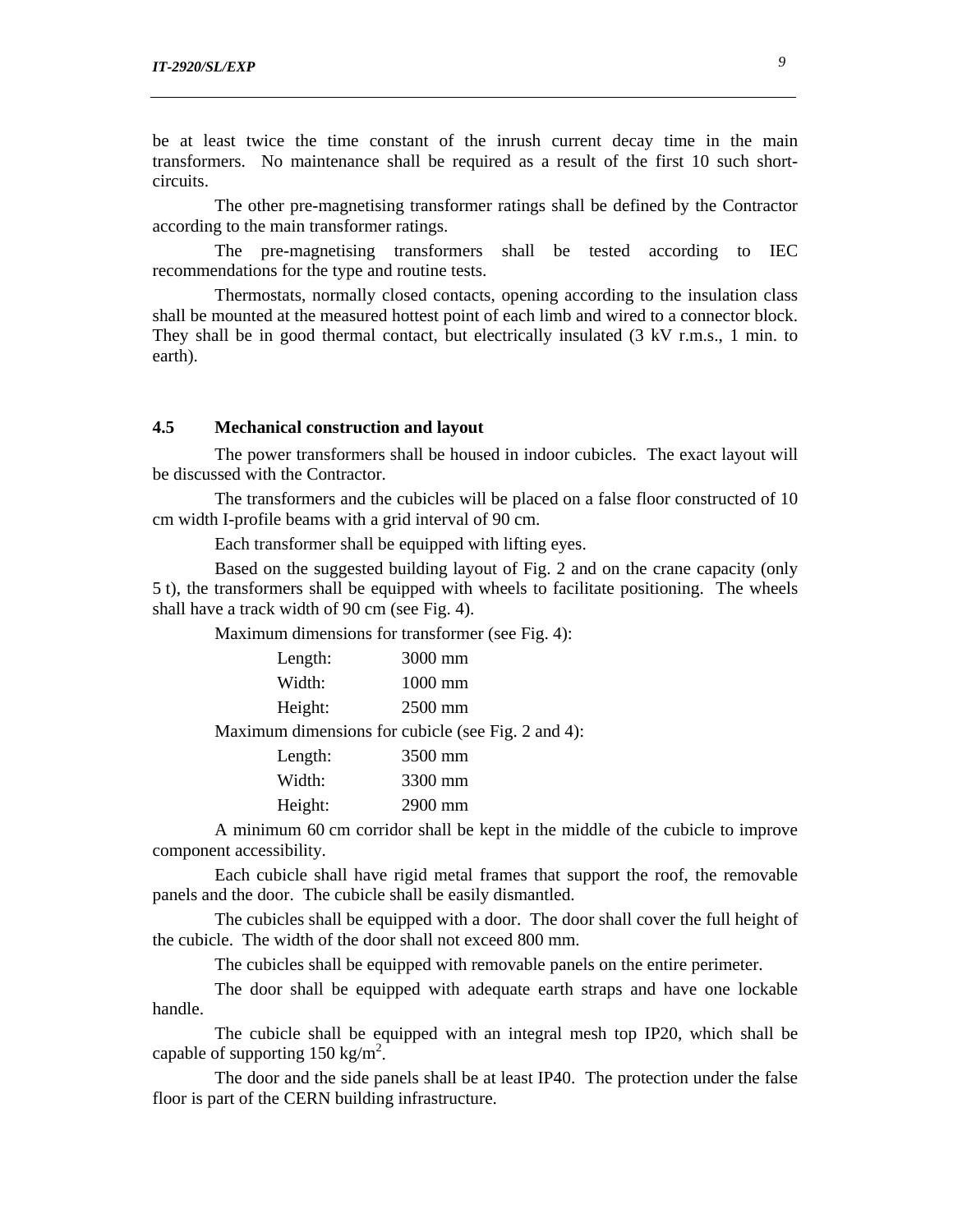#### **4.6 Door interlock switch**

A switch shall be mounted on the door of the cubicle. The contact shall open whenever the door is opened. These will be used to switch off the main circuit breaker. However, the switch shall have an override facility making it possible to disable this function. The override shall be reset by the closure of the door. CERN suggests BURGESS switch type DS3.

# **5. SERVICE CONDITIONS**

# **5.1 General**

The power transformers shall be rated for continuous operation.

# **5.2 Ambient conditions**

| Temperature variation (operation indoor) +10 $\rm ^{o}C$ to +40 $\rm ^{o}C$ |  |
|-----------------------------------------------------------------------------|--|
|                                                                             |  |
|                                                                             |  |

### **5.3 Mains supply 400V**

| Nominal value (3-phase with neutral)  400 V /230 V r.m.s. 50 Hz                  |           |  |  |
|----------------------------------------------------------------------------------|-----------|--|--|
|                                                                                  |           |  |  |
|                                                                                  | tolerance |  |  |
|                                                                                  |           |  |  |
| Maximum total harmonic voltage-distortion5% r.m.s.                               |           |  |  |
|                                                                                  |           |  |  |
|                                                                                  |           |  |  |
|                                                                                  |           |  |  |
|                                                                                  |           |  |  |
| Dips in the mains supply of up to 100 ms duration and varying amplitudes, in one |           |  |  |
|                                                                                  |           |  |  |

or more of the 3 phases, occur frequently during thunderstorms.

| Mains supply 18 kV<br>5.4 |  |
|---------------------------|--|
|---------------------------|--|

| Nominal value (3-phase, no neutral)  18 kV rms 50 Hz |  |
|------------------------------------------------------|--|
|                                                      |  |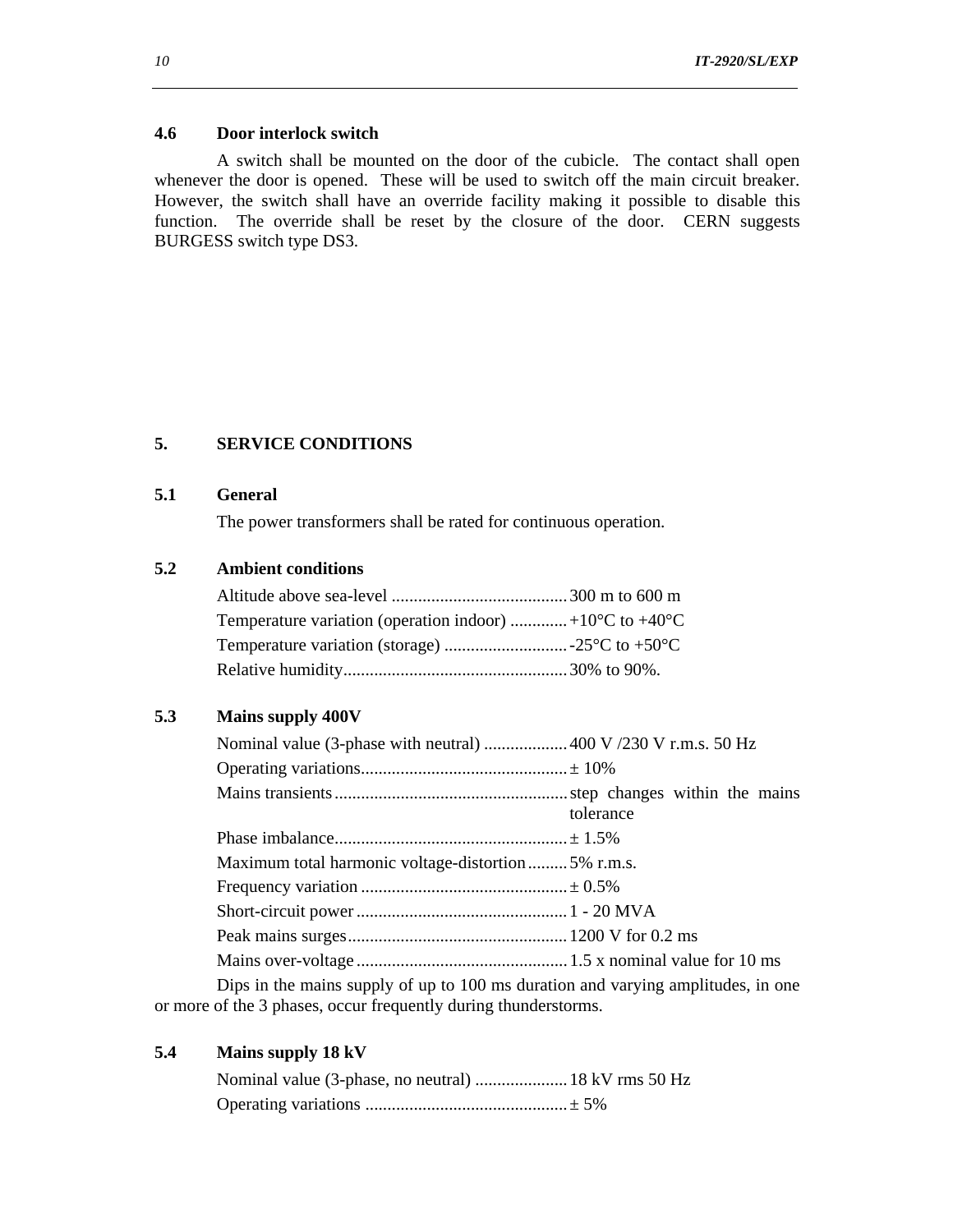|                                                                                 | tolerance |  |  |  |
|---------------------------------------------------------------------------------|-----------|--|--|--|
|                                                                                 |           |  |  |  |
| Maximum total harmonic voltage-distortion 3% rms                                |           |  |  |  |
|                                                                                 |           |  |  |  |
|                                                                                 |           |  |  |  |
|                                                                                 |           |  |  |  |
|                                                                                 |           |  |  |  |
| Ding in the mains supply of up to 100 ms duration and verying applitudes in one |           |  |  |  |

Dips in the mains supply of up to 100 ms duration and varying amplitudes, in one or more of the 3 phases, occur frequently during thunderstorms.

# **6. ENGINEERING STANDARDS**

#### **6.1 Workmanship and materials**

## *6.1.1 Materials*

Materials used in the manufacture of the specified equipment shall be of the kind, composition and physical properties best suited to their various purposes and in accordance with the best engineering practices. In particular, insulating materials shall be selfextinguishing and not release any toxic or corrosive products when subjected to fire.

#### *6.1.2 Workmanship standard*

Workmanship shall be of the highest quality and conform to the best modern practice for the manufacture of high-grade machinery and electrical equipment. CERN will upon request give examples of the minimum acceptable level.

All work shall be performed by mechanics and electricians skilled in their various trades and holding relevant recognised national qualifications.

#### *6.1.3 Metric system*

The design, systems, parts and components shall be in accordance with the metric system.

## *6.1.4 Paint and anticorrosion treatment*

All metal parts shall, unless non-corrosive, be surface treated against corrosion and painted with a primer before final colour.

|                  | Finish    | Spatter (leather)                    |
|------------------|-----------|--------------------------------------|
| Cubicle exterior | , `olour_ | German standard RAL 5014 Pigeon blue |
| Cubicle interior | Finish    | Smooth                               |
|                  | . `olour_ | White                                |

# *6.1.5 Wiring and Colour codes*

The following international and CERN colour codes shall be used for all cabling, busbars and terminals :

R-phase : Orange Neutral : Light blue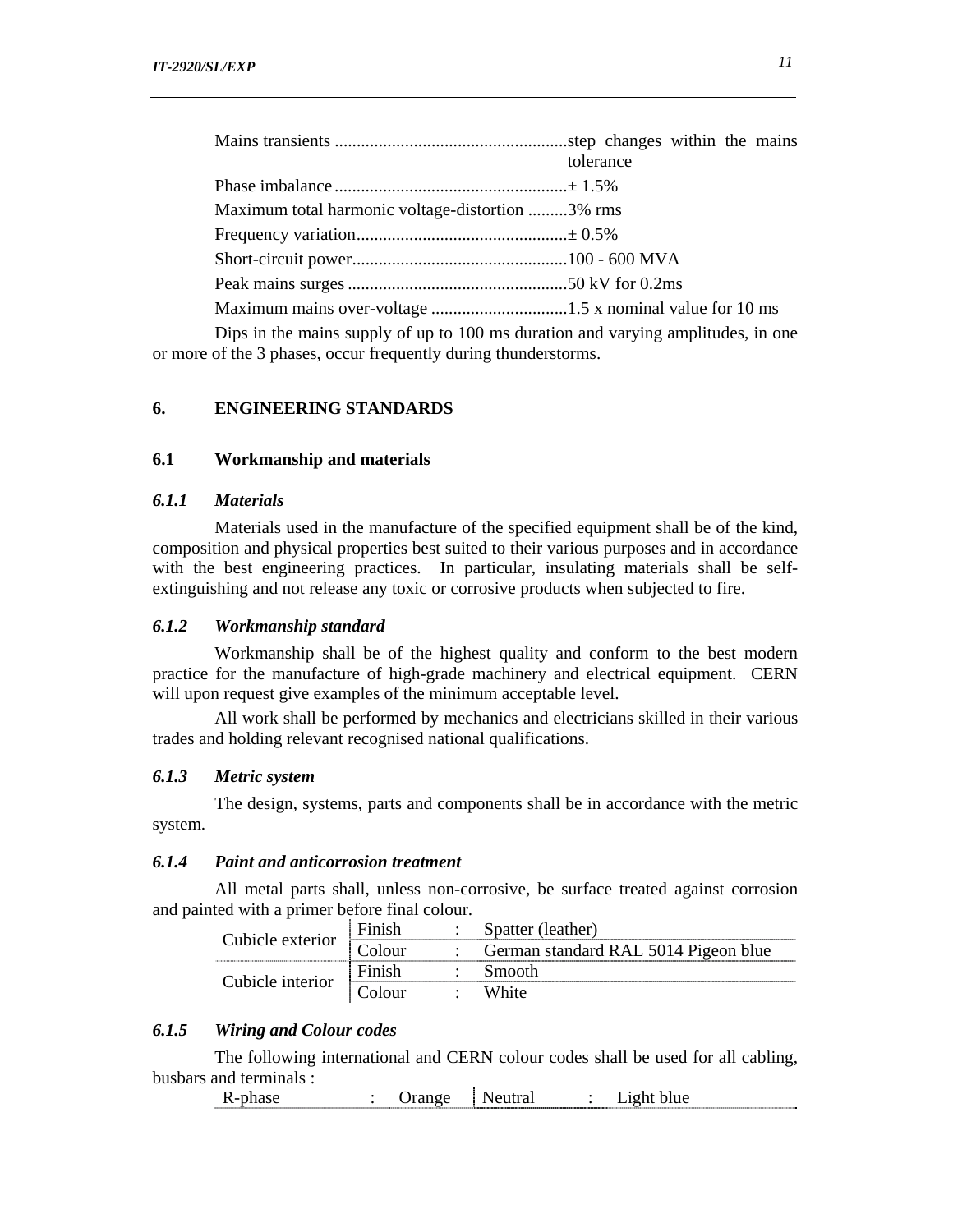| S-phase                     | l ireen | Earth           | Yellow / Green |
|-----------------------------|---------|-----------------|----------------|
| T-phase                     | Violet  | <b>Positive</b> | Red            |
| Non specified phase : Brown |         | Negative        | Dark blue      |

The minimum cross-section for all auxiliary wiring shall be  $1 \text{ mm}^2$ . Flexible multi-stranded wire, of at least 25 strands, shall be used. The ends shall be terminated by a crimped connection and clearly identified with the same code at both ends according to the circuit diagrams. Not more than 2 wires can terminate together on a screw-terminal.

All wiring shall be adequately supported and collected in harnesses, wherever appropriate. Main cable runs shall be housed in plastic cable channels.

All wiring and cables shall have halogen- and sulphur-free insulation and sheath. CERN can name possible suppliers on request.

Earth wire cross-sections shall be calculated considering prospective fault currents and respecting applicable norms.

## **6.2 Design principles**

## *6.2.1 General*

Unless stated otherwise in this specification, the following design principles shall be used.

CERN attaches great importance to a design, which is extremely reliable, requires a minimum of maintenance and enables easy replacement of faulty components.

All components shall be rated according to the worst-case design principle. All components shall have sufficiently high individual Mean Time Between Failure (MTBF) figures under the worst-case operating conditions in this specification, in order to reach an overall MTBF > 100'000 hours. Any supporting calculation shall be made according to MIL-HDBK217.

#### *6.2.2 Mechanical layout*

The layout shall be executed so as to minimise thermal stresses on all components, facilitate access to components for replacement and simplify inspection and maintenance. All power components shall be directly accessible and easily dismounted for repair.

# *6.2.3 Rating plates*

An easily visible rating plate shall be attached to the front of the equipment giving, in English or French, input and output electrical parameters, total mass, Contractor's serial number, year of manufacture, etc. Each magnetic component shall have a rating plate according to IEC.

#### **6.3 Information and documentation management**

# *6.3.1 General*

All documentation, information, circuit diagrams and drawings shall be produced in MS Word and AutoCAD format. One complete set of printed documents and 3½" diskettes with all files shall be supplied to CERN with the equipment delivery.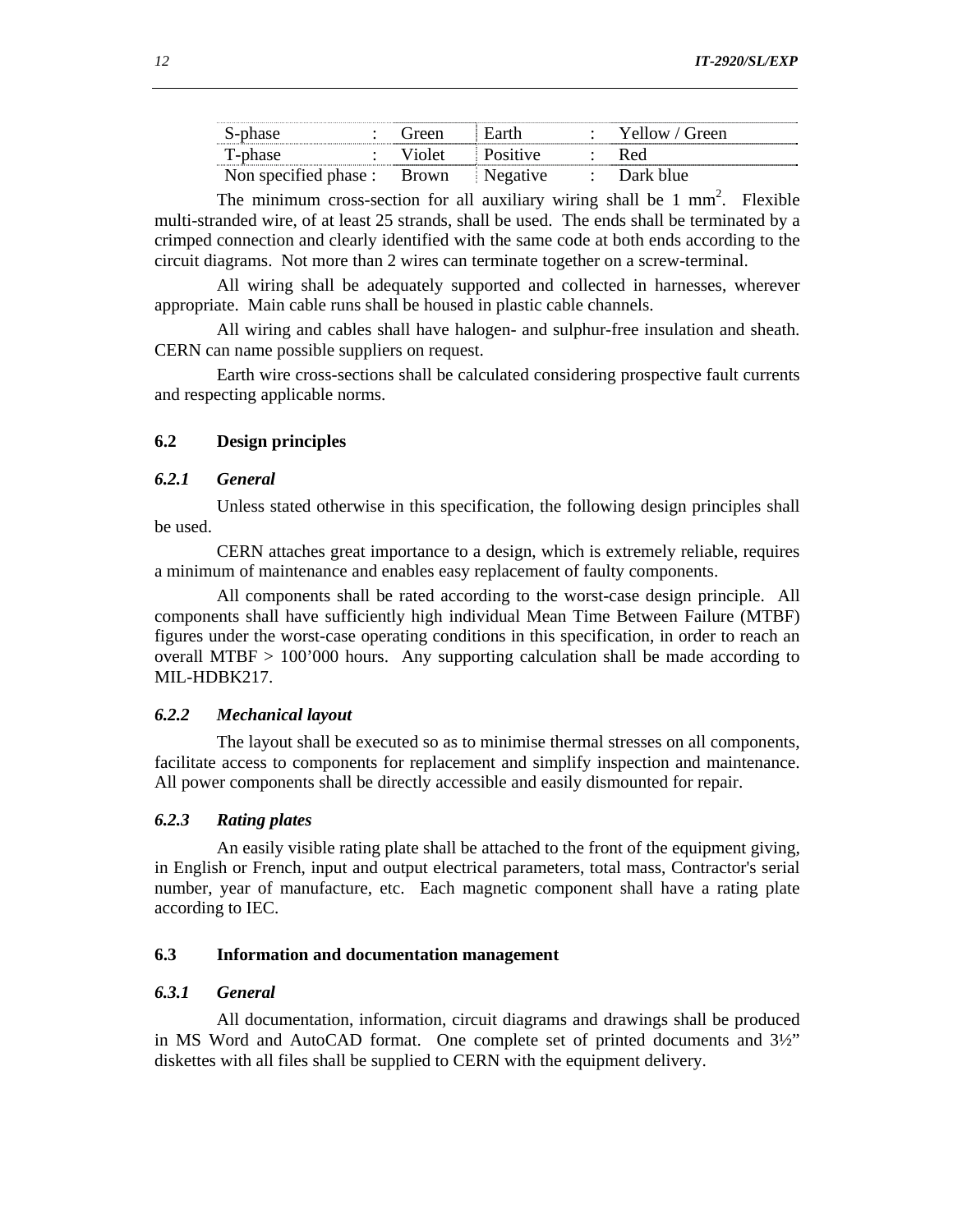## *6.3.2 Manufacturing drawings*

The Contractor shall supply a complete set of drawings to CERN at the delivery. The drawings shall be neat and to a good professional standard. A complete set includes :

- mechanical construction drawings
- electrical power circuit diagrams
- auxiliary circuit diagrams
- wiring diagrams
- parts list including details of all components, manufacturer, type number, second source manufacturer, etc.

If modifications are performed subsequently by the Contractor, new drawings shall be supplied free of charge.

## *6.3.3 Marking*

Marking of components on the drawings shall correspond with those in the equipment. All wiring coding shall appear on the diagrams such that it is easy to follow the circuit on the drawings as well as in the equipment.

The mechanical drawings shall be executed with all dimensions marked according to the metric system.

# **7. APPLICABLE DOCUMENTS**

Please refer to the Covering Letter for the complete list of documents attached to this Invitation to Tender.

#### **7.1 Standards**

The following standards, in order of priority, are applicable for the execution of the contract.

# *7.1.1 CERN standards*

The equipment shall comply with the CERN Electrical Safety Code C1 issue 1990. Insulating materials and cables shall comply with CERN Safety Instruction  $N^{\circ}23$ , Rev. 2 (included on the CERN CD-ROM).

#### *7.1.2 International standards*

Unless noted otherwise in this specification, all equipment and drawings shall comply with the relevant I.E.C. standards, recommendations and reports including the latest revision.

### *7.1.3 On site work regulations*

If work is to be carried out on the CERN site, attention is drawn to the fact that CERN has specific rules concerning safety regulations applicable to works of Contractors at CERN, access to and activities on the CERN site, occupational health and safety on the Organization's site and special health and safety matters.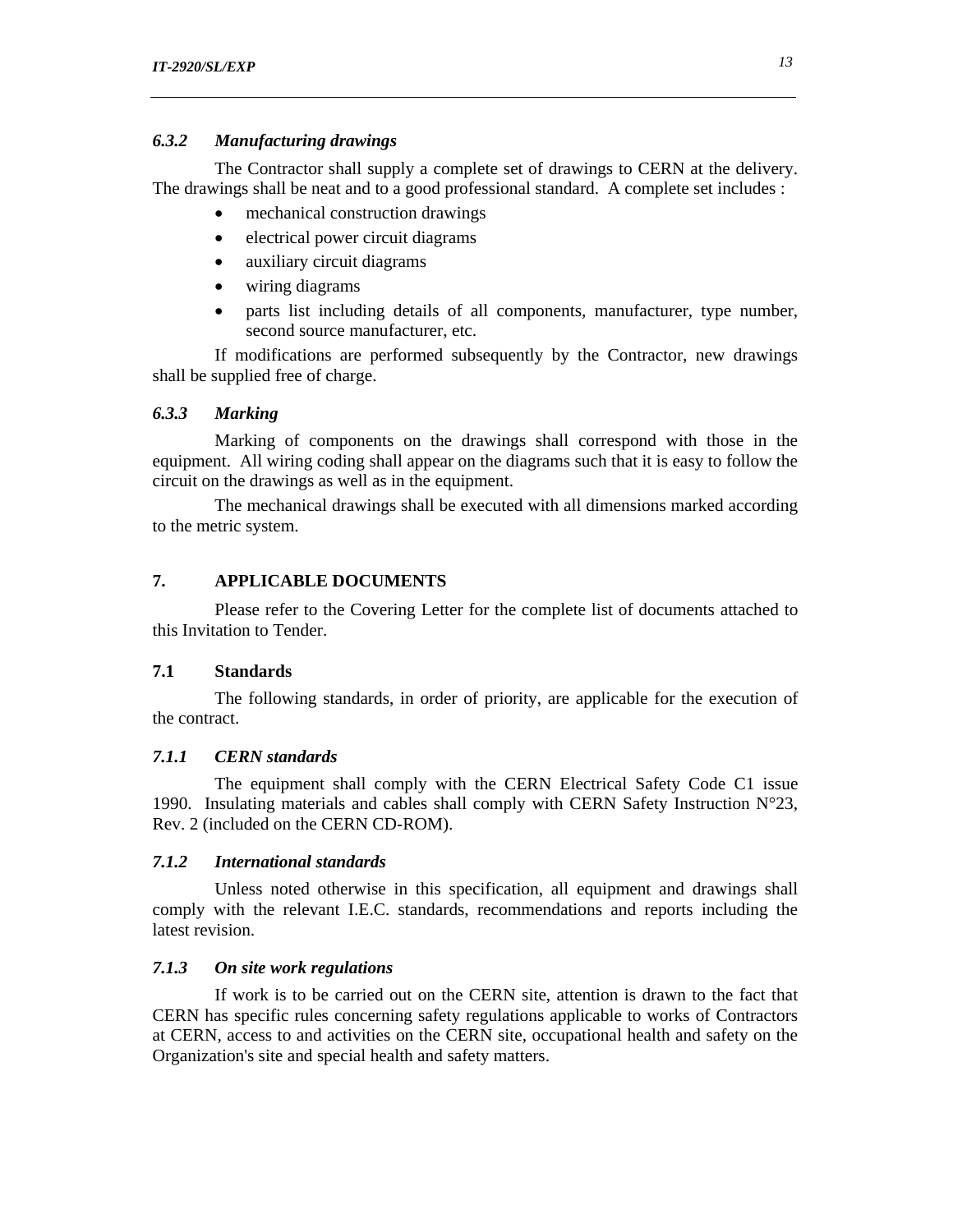# **8. QUALITY ASSURANCE PROVISIONS**

The Contractor shall plan, establish, implement and adhere to a documented quality assurance program that fulfils all the requirements described in this Technical Specification and drawn up according to the Quality Assurance Plan for the LHC Project.

The list of relevant topics covered by the LHC Quality Assurance Plan, together with the corresponding documents, is given in Table 1 below and available on the provided CD-ROM (Version 2.0).

#### **Table 1 - LHC QAP topics and documents**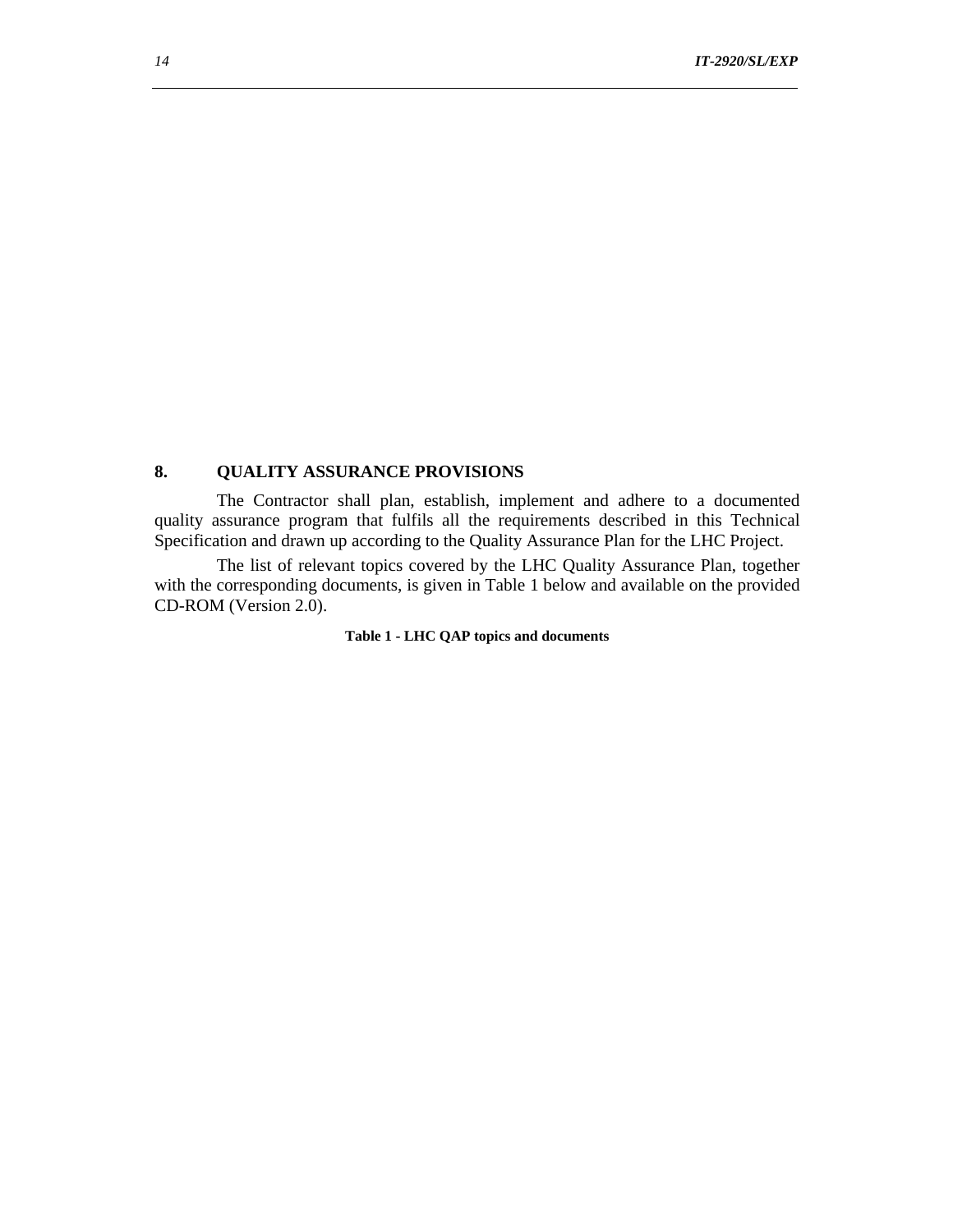| <b>Topic</b>                        | <b>Document Title</b>                     | Doc. Number      |
|-------------------------------------|-------------------------------------------|------------------|
| <b>Policy and Organisation</b>      | Quality Assurance Policy and Organisation | LHC-PM-OA-100.00 |
|                                     | Glossary, Acronyms, Abbreviations         | LHC-PM-OA-203.00 |
| <b>Design</b>                       | <b>Quality Assurance Categories</b>       | LHC-PM-OA-201.00 |
|                                     | Drawing Management and Control            | LHC-PM-OA-305.00 |
|                                     | Drawing Process-External Drawings         | LHC-PM-OA-306.00 |
| <b>Manufacturing and Inspection</b> | Manufacturing and Inspection of Equipment | LHC-PM-OA-309.00 |
|                                     | Handling of Non-conforming Equipment      | LHC-PM-OA-310.00 |
|                                     | LHC Part Identification                   | LHC-PM-OA-206.00 |

# **9. TESTS**

## **9.1 Tests to be carried out at the Contractor's premises**

#### *9.1.1 Quality control*

The Contractor's quality system shall be equivalent to the requirements of ISO 9001.

# *9.1.2 Factory tests*

The factory tests shall establish that the equipment completely fulfils the CERN specification. If the tests show that any part of the specification is not met, then the Contractor shall correct the fault and the tests shall be repeated at the Contractor's cost. The Contractor shall fully test the equipment in the factory, but CERN reserves the right to repeat any of the tests on the CERN site.

# *9.1.3 Type tests for the pre-series units*

The transformers shall be tested according to IEC recommendations for the type tests.

In addition to the routine tests, the first transformer shall be subjected to a shortcircuit capability test. This test shall be carried out according to IEC 76-5 and following the type tests. An 18 kV mains network rated 600 MVA shall be used. Both symmetric and asymmetric short-circuits shall be applied. At the end of these tests, the type tests and capacitance measurements shall be repeated.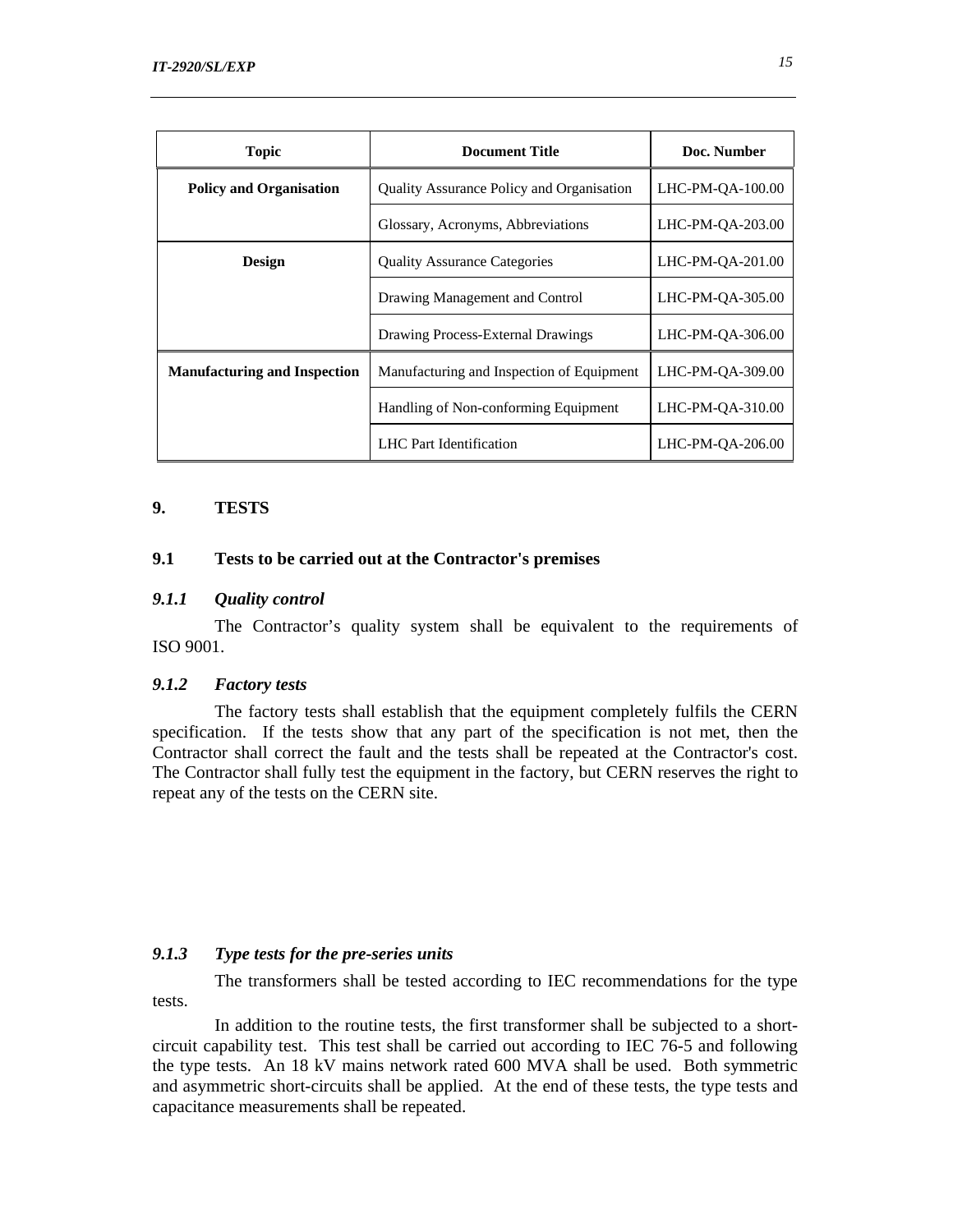The short-circuit current shall be measured on the secondary side because the current measurement on the primary is distorted by the inrush current.

A heat run shall be carried out on the pre-series units. The equivalent sinusoidal current shall be used for the heat run.

The transformer inrush current shall also be measured on the pre-series units (thirty measurements).

### *9.1.4 Routine tests*

All the transformers shall be tested according to IEC recommendations for the routine tests, including :

- Lightning impulse voltage withstand test of the H.V. windings.
- Power-frequency voltage withstand tests of H.V. and L.V. windings.
- Induced overvoltage withstand test
- Determination of load losses and no-load losses
- Resistance, impedance voltage and turns ratio measurements.
- Insulation resistance measurement (at least 50  $\text{M}\Omega$  at 2 kV DC to earth or between circuits).
- Functional checks and power-frequency voltage withstand tests of auxiliary circuits (2 kV r.m.s. 50 Hz 1 min).
- Partial discharge test.
- Acoustic noise level.

### *9.1.5 Witness tests*

CERN reserves the right to have a representative present to witness the factory tests. The Contractor shall give at least 2 weeks notice to CERN of the proposed date for each test.

#### *9.1.6 Test record*

A test record with the individual test results shall be established for each transformer. Two copies of this record shall be delivered with the equipment.

#### **9.2 Tests to be carried out at CERN**

#### *9.2.1 Provisional acceptance*

Provisional acceptance tests will be carried out at CERN to establish that the equipment meets the specification and that no damage or changes have occurred during transport. A representative of the Contractor is not required for these tests but may be present.

In the event of any errors found during the provisional acceptance test, the Contractor shall correct them immediately at his cost at CERN.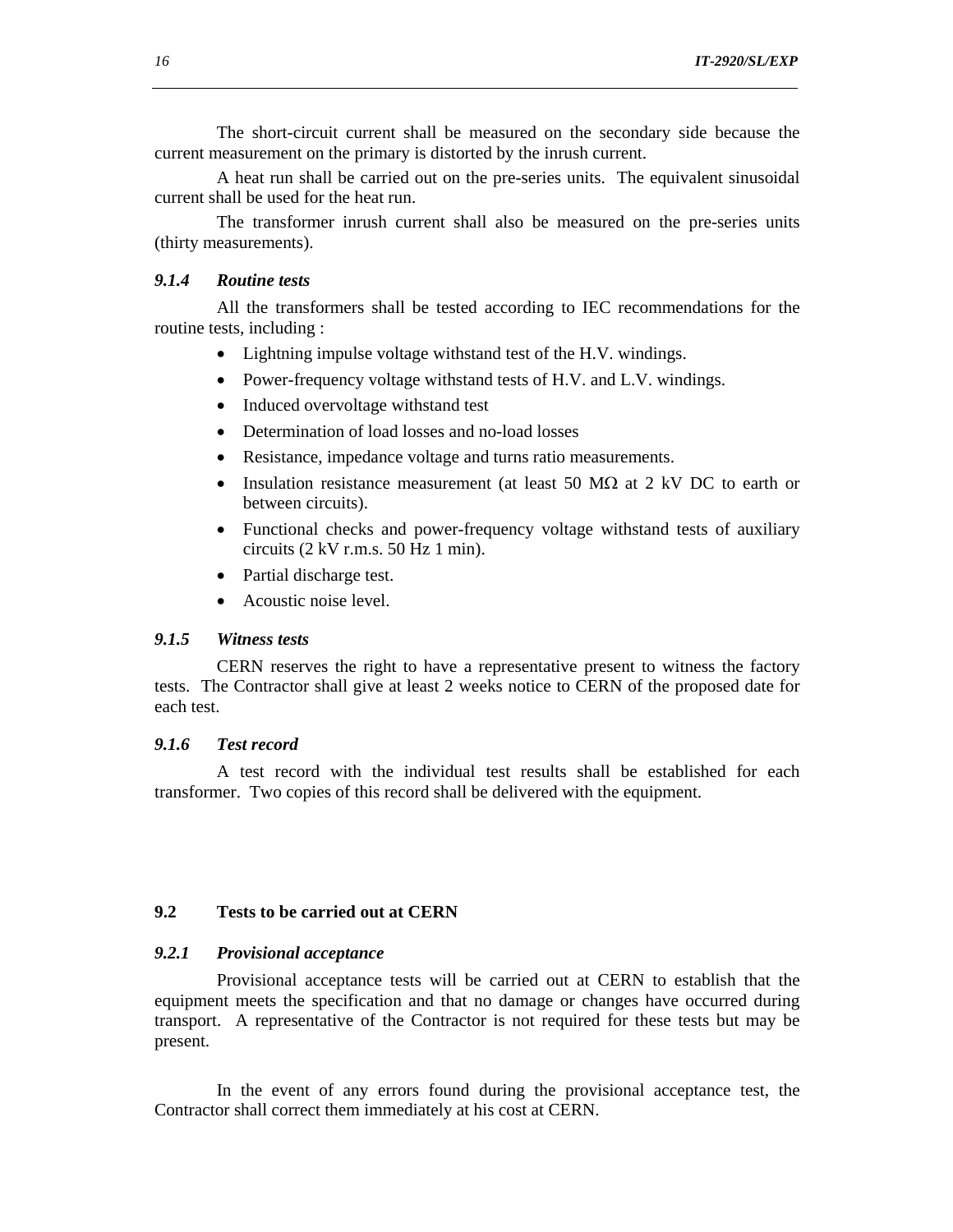Provisional acceptance will only be granted after successful tests and approval of the documentation.

#### *9.2.2 Final acceptance*

Final acceptance shall take place at the end of the two-year guarantee period (Art. 16, General Conditions of CERN Contracts, FC/1814-II), during which time the equipment shall fully meet the CERN specification. In the event of doubt CERN reserves the right to repeat the provisional acceptance tests. Any deviations from the specification shall be corrected immediately at CERN at the Contractor's cost.

## **10. DELIVERY AND COMMISSIONING**

#### **10.1 Delivery schedule**

CERN shall be informed in writing of the date of delivery at least two weeks in advance.

The equipment shall be delivered to the CERN, Meyrin Site (Switzerland).

| The following stages apply :                 | <b>Maximum allowed time</b> |
|----------------------------------------------|-----------------------------|
| Design report (mechanical, electrical, etc.) | 1 month                     |
| <b>CERN</b> approval                         | 2 weeks                     |
| Pre-series production                        | 7 months                    |
| Series production                            | 7 months                    |

 $\mathbf{r}$ 

# **10.2 Packing and transport to CERN**

The Contractor is responsible for the packing and the transport to CERN. He shall ensure that the equipment is delivered to CERN without damage and any possible deterioration in performance due to transport conditions.

## **10.3 Commissioning**

The equipment will be commissioned by CERN.

# **10.4 Purchase options**

CERN reserves the right to purchase additional transformers according to this specification after the initial order. See tender form.

# **11. PERSONS TECHNICALLY RESPONSIBLE AT CERN**

| <b>Name</b>         | Tel & Fax                      | Email                |
|---------------------|--------------------------------|----------------------|
|                     |                                | Roger.Genand@cern.ch |
| In case of absence: | <b>Fax:</b> 00 41 22 767 53 00 |                      |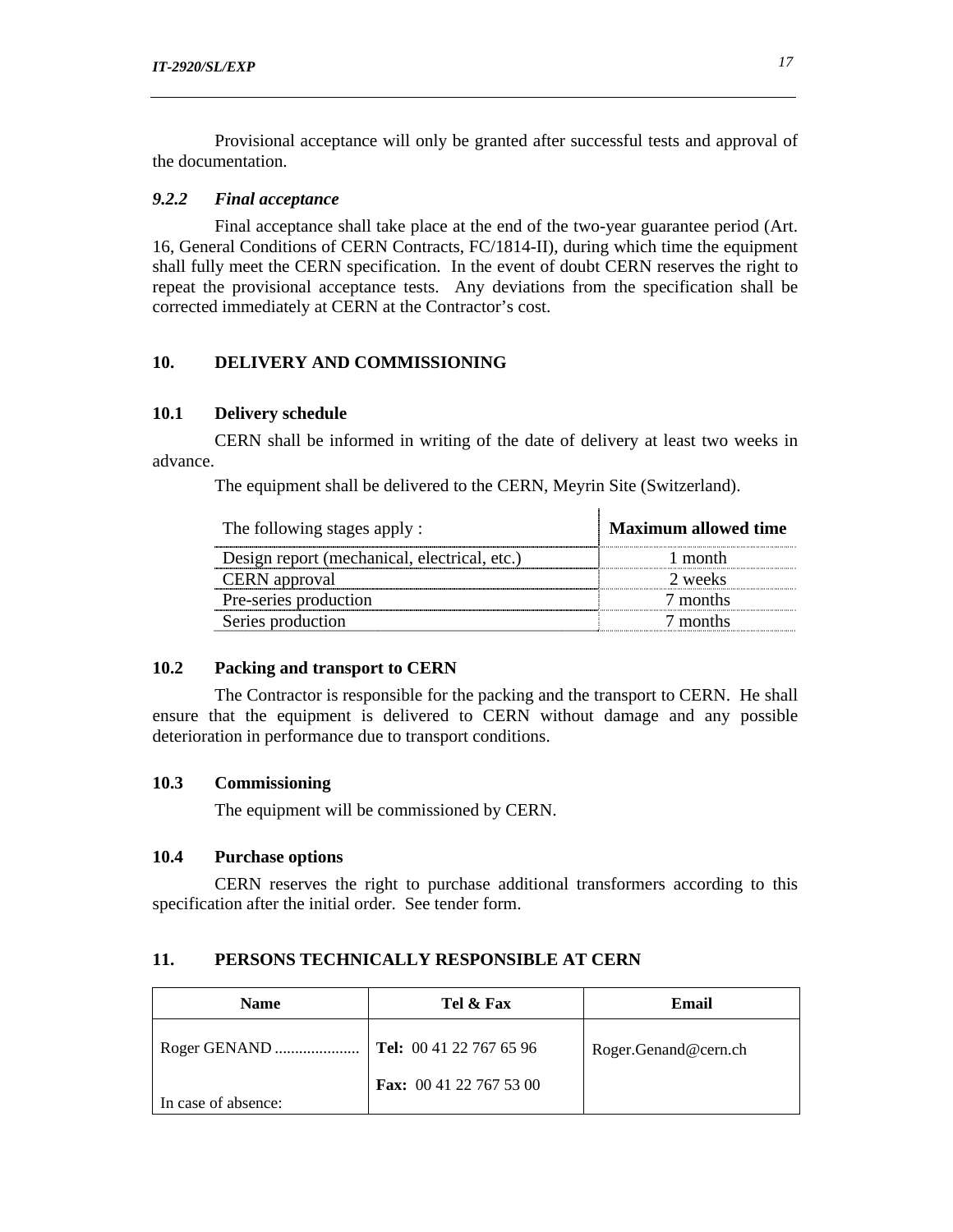| André BEURET | $\blacksquare$ Tel: 00 41 22 767 41 10 | Andre.Beuret@cern.ch |
|--------------|----------------------------------------|----------------------|
|              | <b>Fax:</b> 00 41 22 767 53 00         |                      |

# **Annex A: List of Drawings**

- Fig. 1 : Power Converter Configuration
- Fig. 2 : General layout
- Fig. 3 : Auxiliary supply
- Fig. 4 : Mechanical layout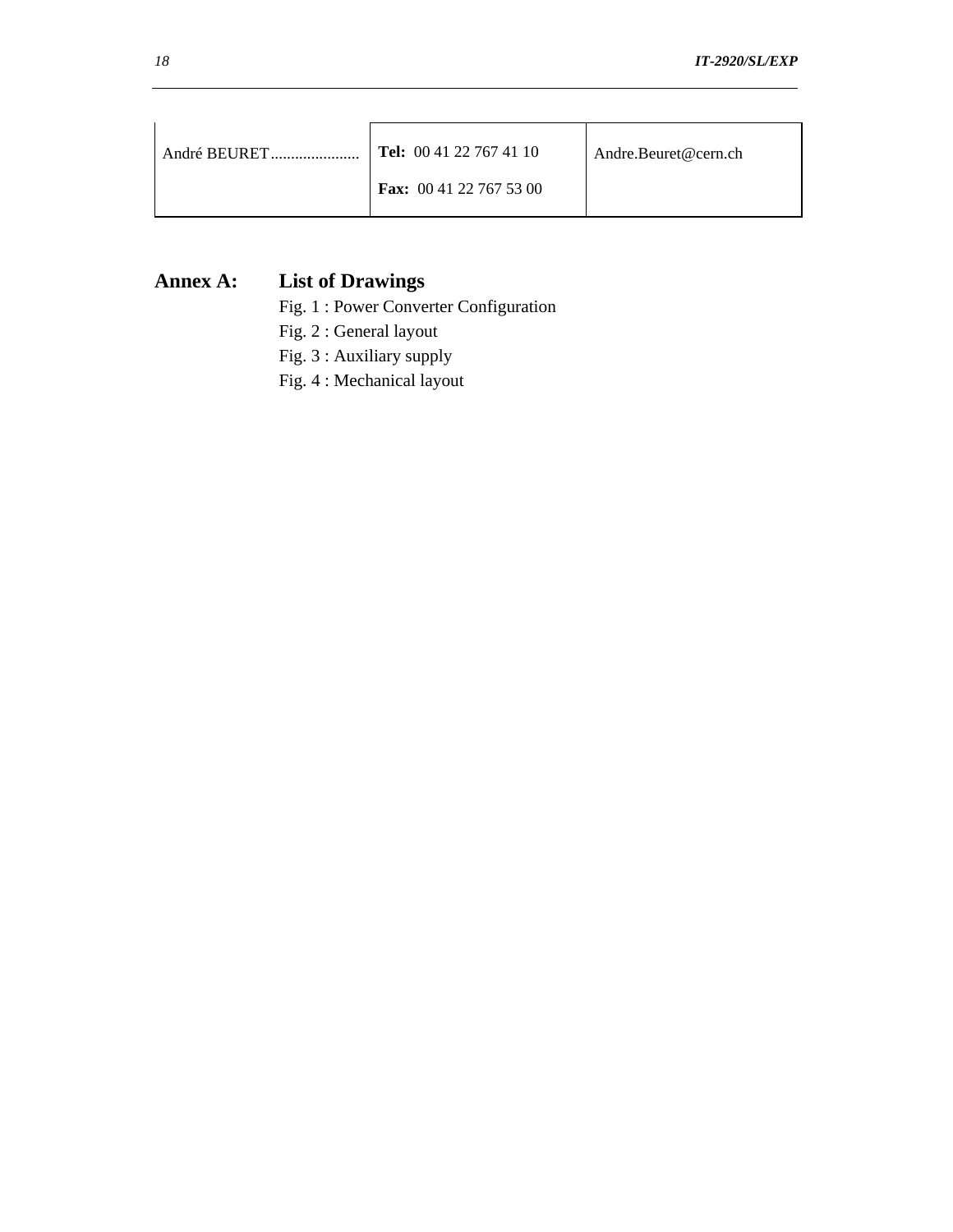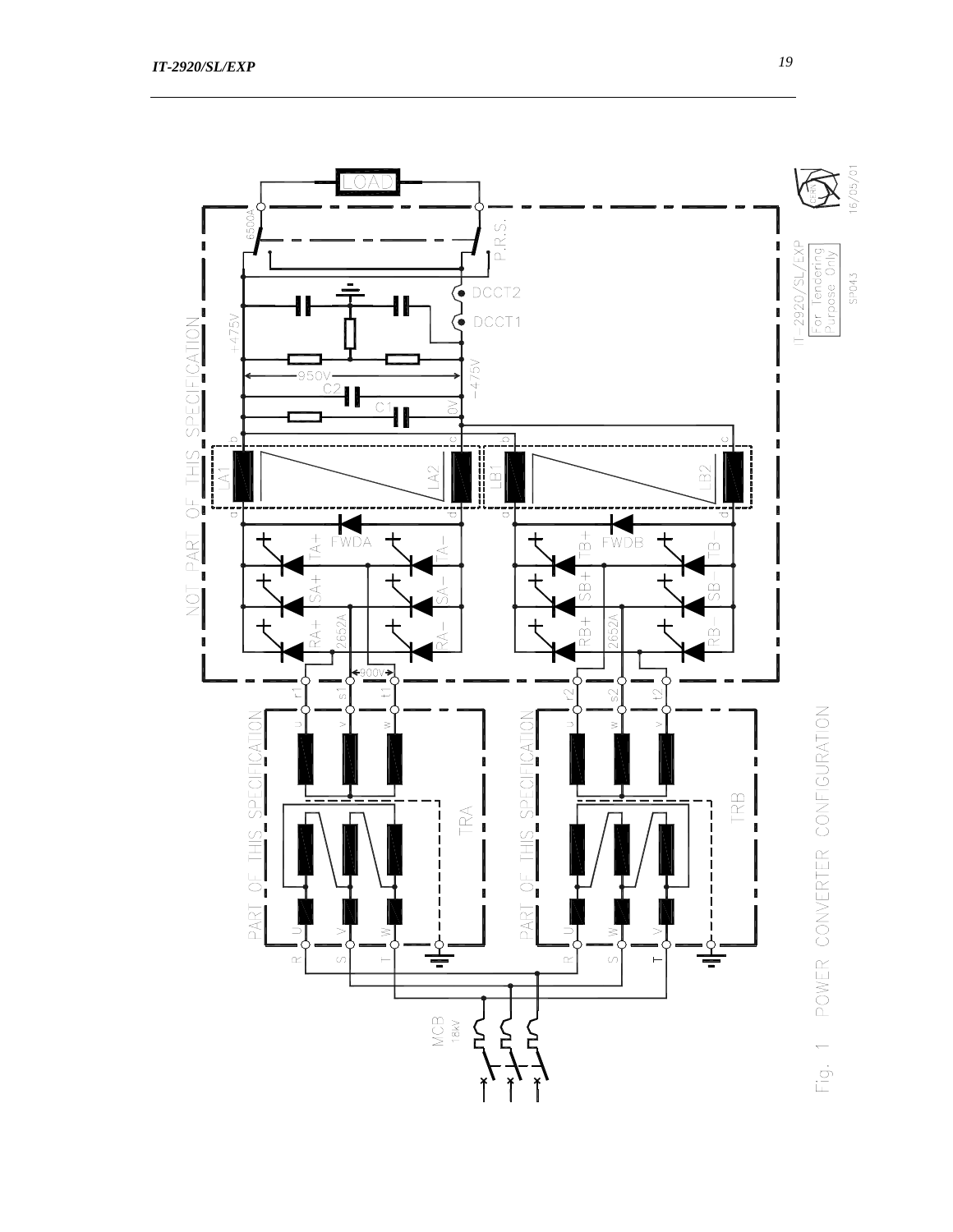



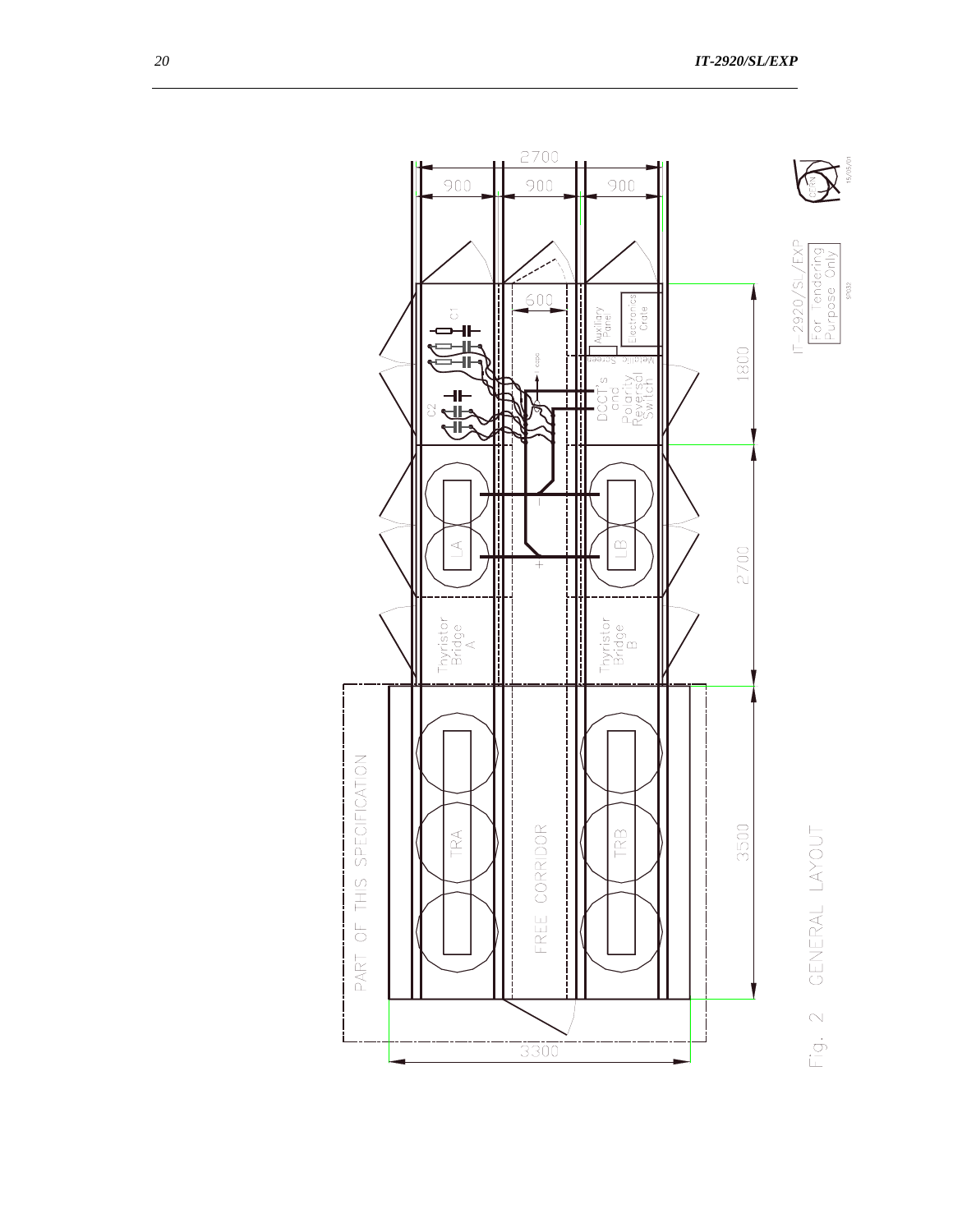